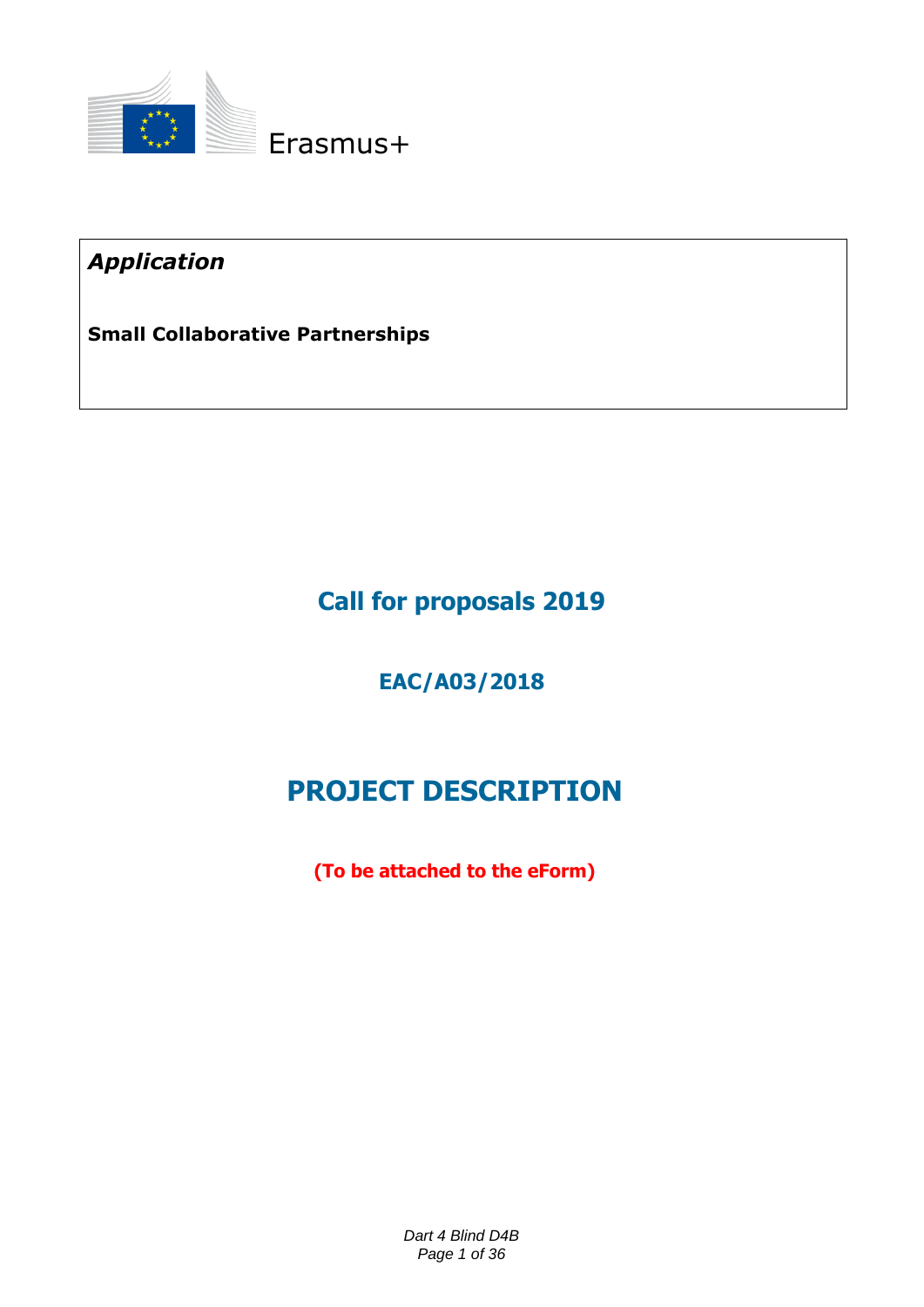### **D.1. Aims and activities of organisations**

Please provide a short presentation of your organisation (key activities, affiliations, size of the organisation, etc.) relating to the area covered by the project.

Please provide this information for all organisations participating in the project (coordinator and partners).

### **Coordinator:**

### **Kahramanmaras Sutcu Imam University/Turkey**

KSU, founded in 1992, has attained a contemporary profile via perpetually keeping up with the times and developing itself and adopted showing constant efforts with a view of achieving and maintaining higher education standards as a principle. Our university has showed an outstanding progress with its 11 faculties, 4 schools, 3 graduate schools, 8 vocational schools, 5 Rectorate affiliated departments, 17 research centres, over 40.200 students, approximately 1272 academic staff and 807 administrative staff.

The following are the other facilities provided to its students: advisory, health, food and drink,

transportation, accommodation, cafeteria, banking, cultural centres, internet, laboratory and sports facilities. They are also supported by education loans and scholarship.

At the Avsar Campus, which has a modern view resulting from infrastructure and environment planning, it is aimed to provide the best service to the students with smart classes and lecture theatres (seating 140-250), conference halls (seating 250-300), well equipped labs, sports facilities, internet halls, libraries and student cafeterias. Smart classes are available in all faculties, schools, graduate and vocational schools. Lectures are supported visually with video projectors assembled in classes and computers with LCD screens which are mounted into the professorship chairs designed by Directorate of Computing and Department of Information.

FACULTIES Faculty of Dentistry **Dentistry** 

Faculty of Education egitim.ksu.edu.tr Science Teaching Primary School Teaching Primary School Mathematic Teaching Psychological Counseling and Guidance Teaching Turkish Teaching Social Studies Teaching

Faculty of Science and Letters fenedebiyat.ksu.edu.tr Archeology **Biology** Geography **Mathematics** History Turkish Language and Literature

Faculty of Theology Theology Thelogy Arabic Primary School Religion And Ethics Education

Faculty of Economics and Administrative Sciences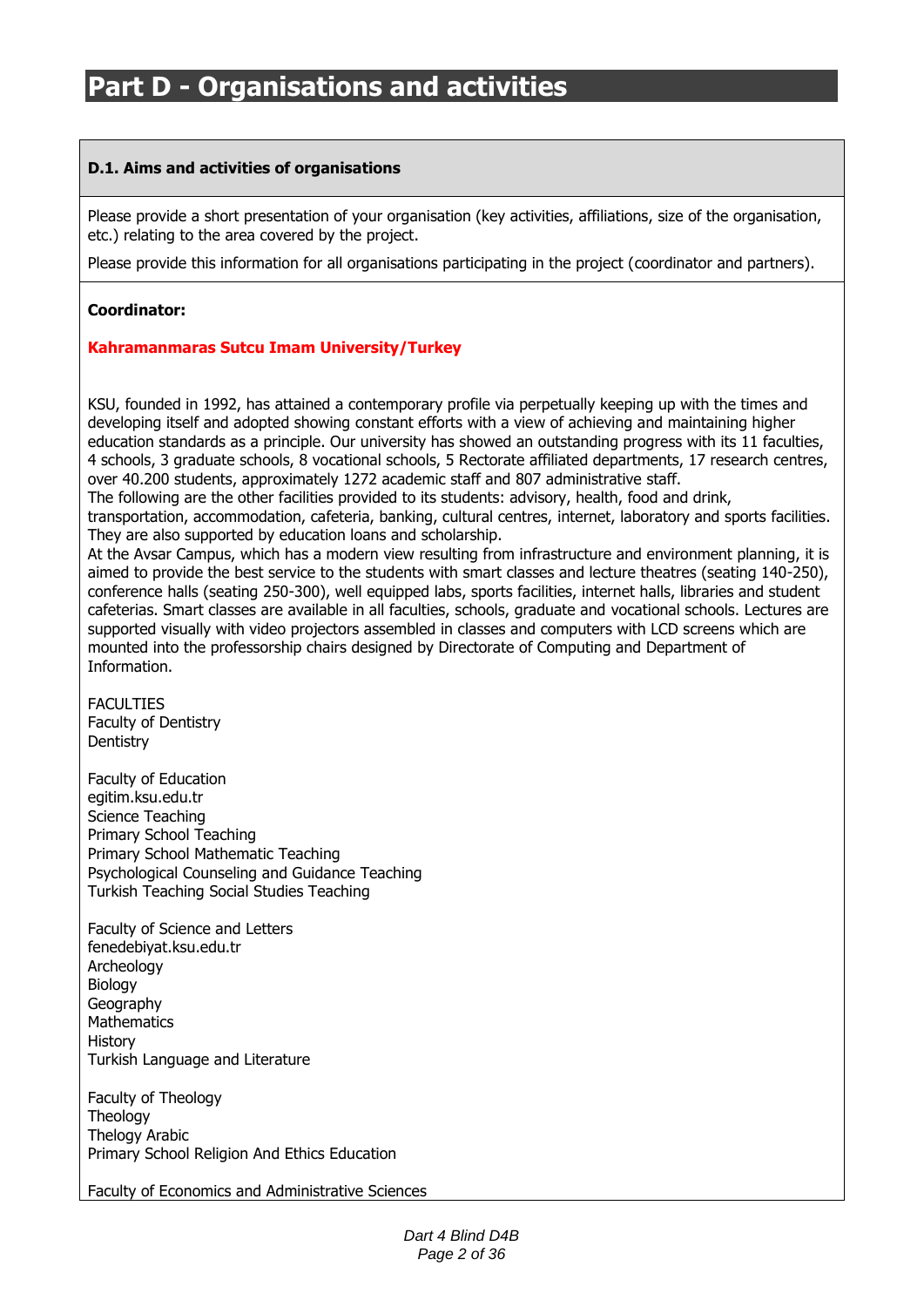iibf.ksu.edu.tr Business Administration Public Administration Health Administration

Political Sciences And International Relations International Trade and Logistics Social Services

Faculty of Fine Arts Painting Textile And Fashion Design Music Industrial Products Design Motion Pictures And Television Interior Architecture Graphic Design Sculpture

Faculty of Forestry Forest Engineering Forest Industry' Engineering Landscape Architecture Furniture And Interior Design

Faculty of Medicine Surgical Medical Sciences Internal Medical Sciences Basic Medical Sciences

Faculty of Health Sciences Midwifery Nursing Physiotheraphy

Faculty of Agriculture Horticulture Plant Protection Biosystem Engineering **Aquaculture** Agricultural Economics Agricultural Biotechnology Field Plants Soil Science And Plant Nutrition **Zootechnics** 

Faculty of Engineering and Architecture Computer Engineering Enviromental Engineering Electrical And Electronics Engineering Industrial Engineering Food Engineering Civil Engineering Geological Engineering Mechanical Engineering

#### School of Physical Education and Sports

Sutcu Imam University School of Physical Education and Sports was founded, in the aim of excellence in education and research, in 1996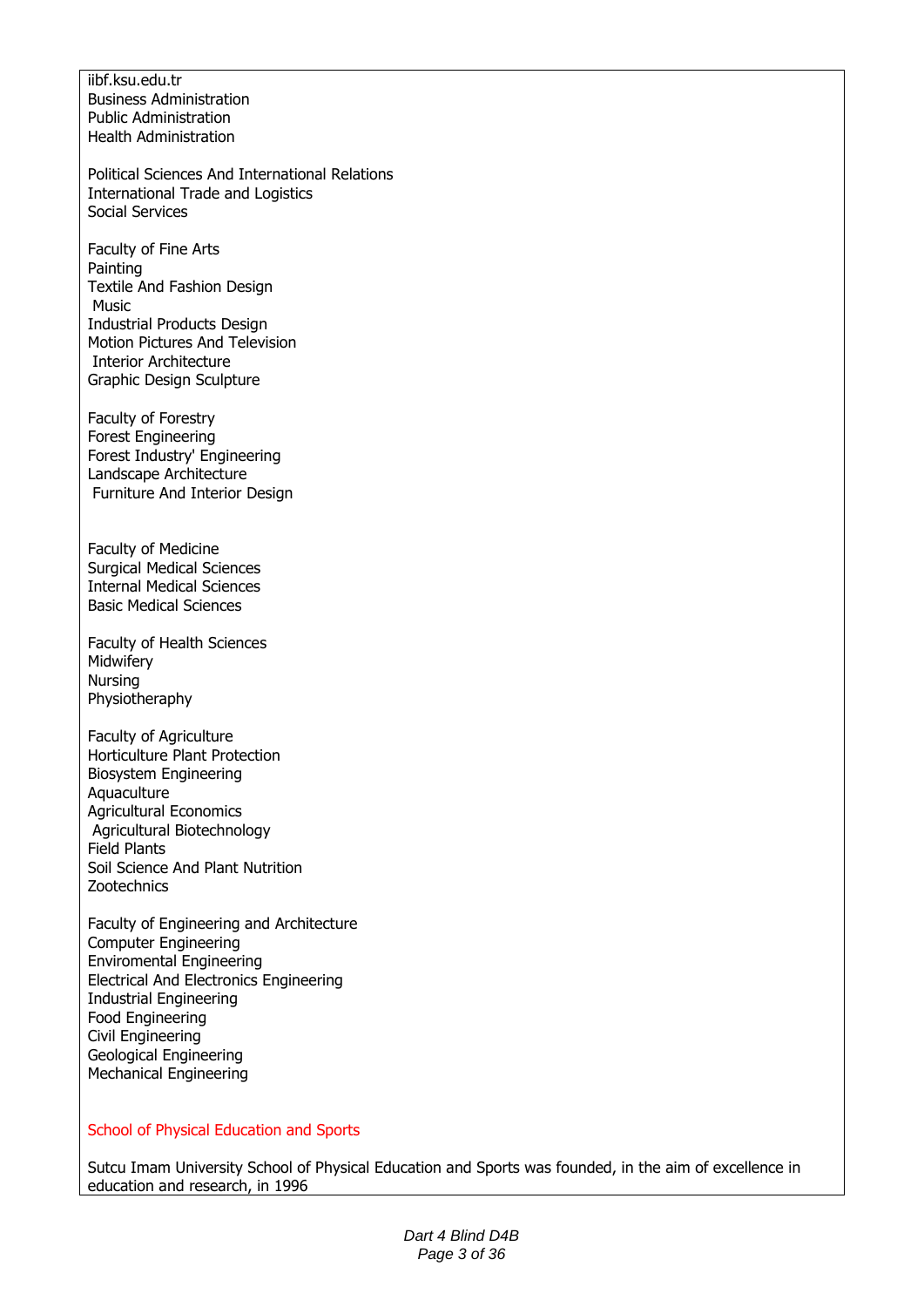School of Physical Education and Sports has been recognised as a regional leader in Sport Sciences that provides distinctive undergraduate and graduate programmes.

Objectives of the faculty is to train Physical Education and Sports Teachers, Coaches and Sports management with advanced learning methodologies as well as carry out scientific research in the fields of Physical Education and Sports Sciences.

Our students and our faculty, share the desire of, working for improving sports performance of athletes' in addition to, working for improving life quality with physical activity. The faculty co-operates with national sport clubs and national and international sports organizations and contributes to sports and athletes' health in Turkey.

### Physical Education and Sports

KSÜ Physical Education and Sports It aims to raise healthy, happy and successful individuals to the society that supports the physical, intellectual, emotional and social development of individuals. Training of our department, teaching, research and public services

The main objective of the Physical Education and Sports Teaching undergraduate programme is to raise qualified Physical Education teachers for kindergarden, elementary, middle and high schools. Academic studies, researches and graduate education are performed in Physical Education and Sport research area.

#### Department of Coach Training

The main objective of the Coaching undergraduate programme is to train students in sport sciences, coaching, conditioning, and performance analyst for different age groups for different institutions, General Directorate of Sport, Sport Federations, and sport clubs.

There are four research areas in the structure of the Department (Exercise and Sport Physiology, Exercise and Sport Psychology, Sports Biomechanics and Motor Control, Sports and Coaching) working on academic studies, researches and postgraduate education

### Department of Sports Management

The Department of Sports Management aims to train qualified personnel who can provide services to sports related institutions, schools and universities in the public and private sectors through a strong academic staff and programs, as well as organizations that provide services for the sports industry, recreation and leisure time assessment.

- Coordinate and develop sporting activities in the University, promoting the participation of associations, organizations and local communities;

- Support sports activities in various competitive levels, developed by official and private entities towards generalization of the sport;

- Organize, coordinate and ensure the success of sporting events regularly promoted by the university;

- Ensure coordination of the group of technicians that perform the functions of curriculum enrichment activities in the area of sport and physical activity;

- Manage and ensure the maintenance of sports facilities in the municipality , as well as promote its use by the population and under collaboration agreements with other sports institutions;

- Ensure the construction, preservation, maintenance and management of sports facilities in the university;

- Propose measures to promote and foster the sport in sporting activities;

- Encourage and support sports associations;

- To propose actions aimed nonviolent behavior and sportsmanship in competition venues of the university.

Kahramanmaras Sutcu Imam University also support and encourage the amateur football league of the city with Its football team in the university.

#### **Partners:**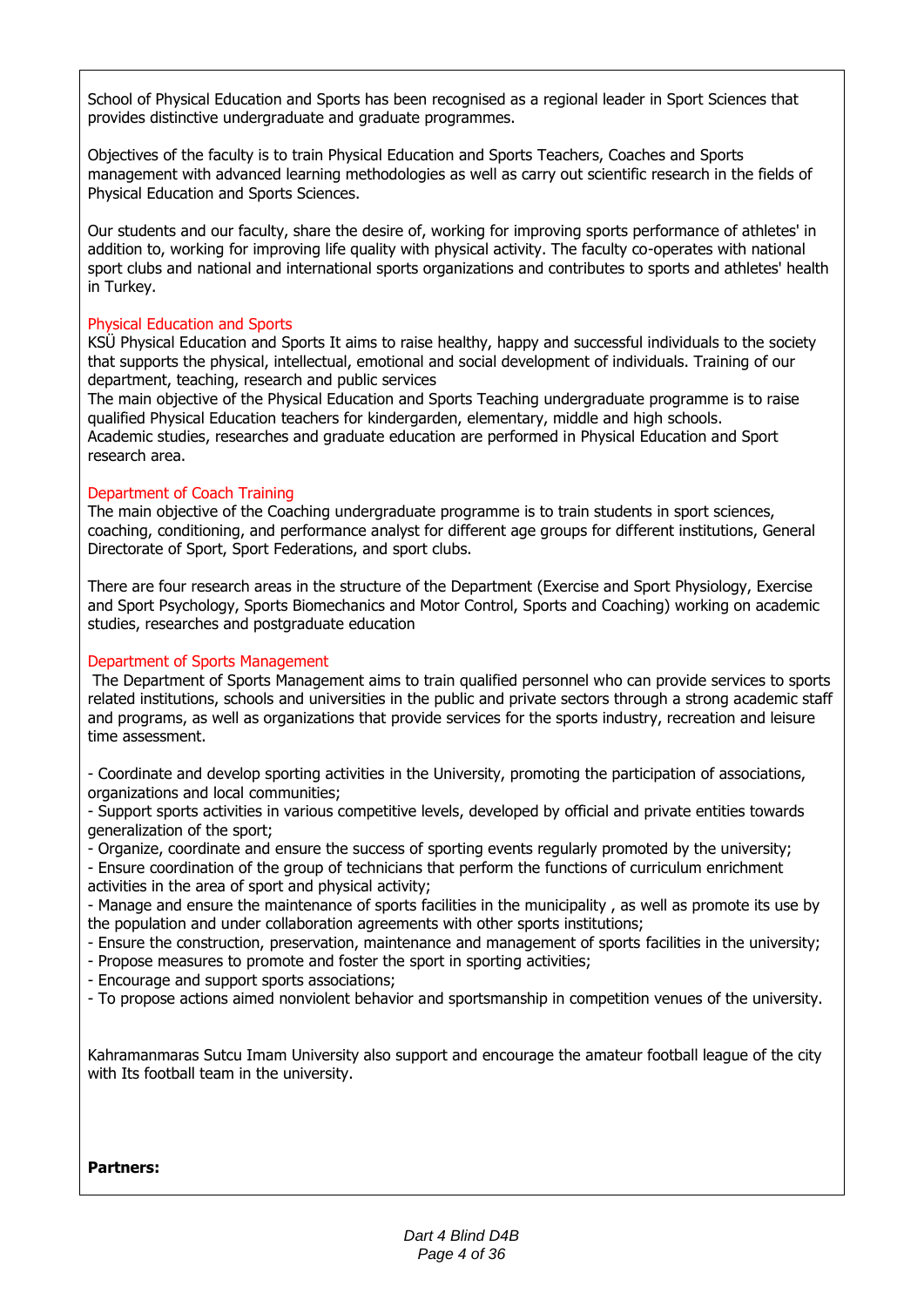### **(P1) Budapest Association for International Sports/ Hungary**

Budapest Association for International Sports (BAIS) is a volunteer based, youth-led non-profit organization with the mission of promoting physical activity, active lifestyle, intercultural understanding, tolerance and participation through non-formal education. From 2015 to 2017, due to the lengthy legal registration procedure, we developed our activities as an informal group of young people under the name of International Sport Association of Budapest (ISAB). On 18 December 2017 we were registered as a non-forprofit association by the court of Budapest. The primary goal of our organization is to promote physical acitvity, healthy lifestyle and participation in grassroots sport activities among young people regardless of their origin and social status. Our target group includes international and Hungarian students, young professionals and young people in general. Through the organization of sport/recreational activities, youth exchanges and training courses we aim to create opportunities for young people and to strenghten mutual understanding and friendship among them. The secondary goal of the organization is to connect local sport clubs and grassroot initiatives with internationals living in Budapest and to provide information about sport related events taking place in the city.

BAIS is based on young volunteers. Our volunteers are united in being active, sporty and open minded personalities. All of our volunteers speak foreign languages and they have international experience behind their backs. Many of them are students of the Hungarian University of Physical Education, while others are young professionals involved in leisure time sport activities.

Budapest Association for International Sports was created by young people having significant international experience behind their backs. Our organisation has strong international relations and we have significant experience in international project management. Our volunteer members have participated in various youth and sport related training courses, seminars, study visits and youth exchanges all over Europe. Some of our members have been actively involved in the organisation of international youth exchanges and training courses during which they developed their project management competences. At the time of our operation as informal group of young people we sent young people to participate in international youth exchanges and training courses funded by Erasmus+. Besides being sending organisation for a number of Erasmus+ youth projects, we developed and implemented projects in 2016, 2017 and 2018:

- United Against Physical Inactivity (UNAPI)
- Young Europeans for Active and Healthy Habits (YEAHH)
- You(th) Be Active
- Sport for Social Development (SSD)
- Sport for Inclusion (SPIN)

Bence Garamvolgyi: Bence is responsible for the coordination of international projects at BAIS. He has several years of experience in the field of youth and sports project management, having volunteered and worked for civil society organizations across Europe. Bence has an MA degree in International Relations and in 2015 he was selected as a Blue Book trainee for the European Commission's DG EAC Sport Unit. After returing from Brussels he served two years as a policy officer for EU sport and youth affairs at the Hungarian Ministry of Human Capacities. He is currently working on his PhD research which concerns the role of sport in EU external relations. He speaks English and Italian fluently and he has good communicational knowledge of Spanish and French.

Anett Fodor: Anett has a BA degree in Sport Management and she has been involved in international youth work recently. As a coordinator of international activities at the Hungarian University of Physical Education she was responsible for the organization of conferences and seminars. As part of the management teams, she has contributed to various international sport events with a special focus on water sports (water polo, swimming). She also had the opportunity to develop her competences through participating in youth exchanges and trainings based on non-formal education. After having taken part in European Voluntary Service at the European University Sport Association (EUSA), she was involved with the management of a large-scale sports volunteer program in Hungary. She is currently the secretary general of the Budapest Sports Union.

Barnabas Vagany: Barnabas successfully attained a BSc degree in Psychology from the Glasgow Caledonian University in 2012. He has been active in practicing sports from a young age, including competing in swimming and judo as well as teaching swimming. His love for engaging in physical activities and sports has only grown stronger over the years. As part of the founding members of the International Sport Association of Budapest, Barnabas is engaged in prompting physical exercise and community building through sports, on daily basis, for internationals and Hungarians alike. Barnabas also had the opportunity to participate in the youth exchange program for social inclusion and intercultural learning through sports funded by the EU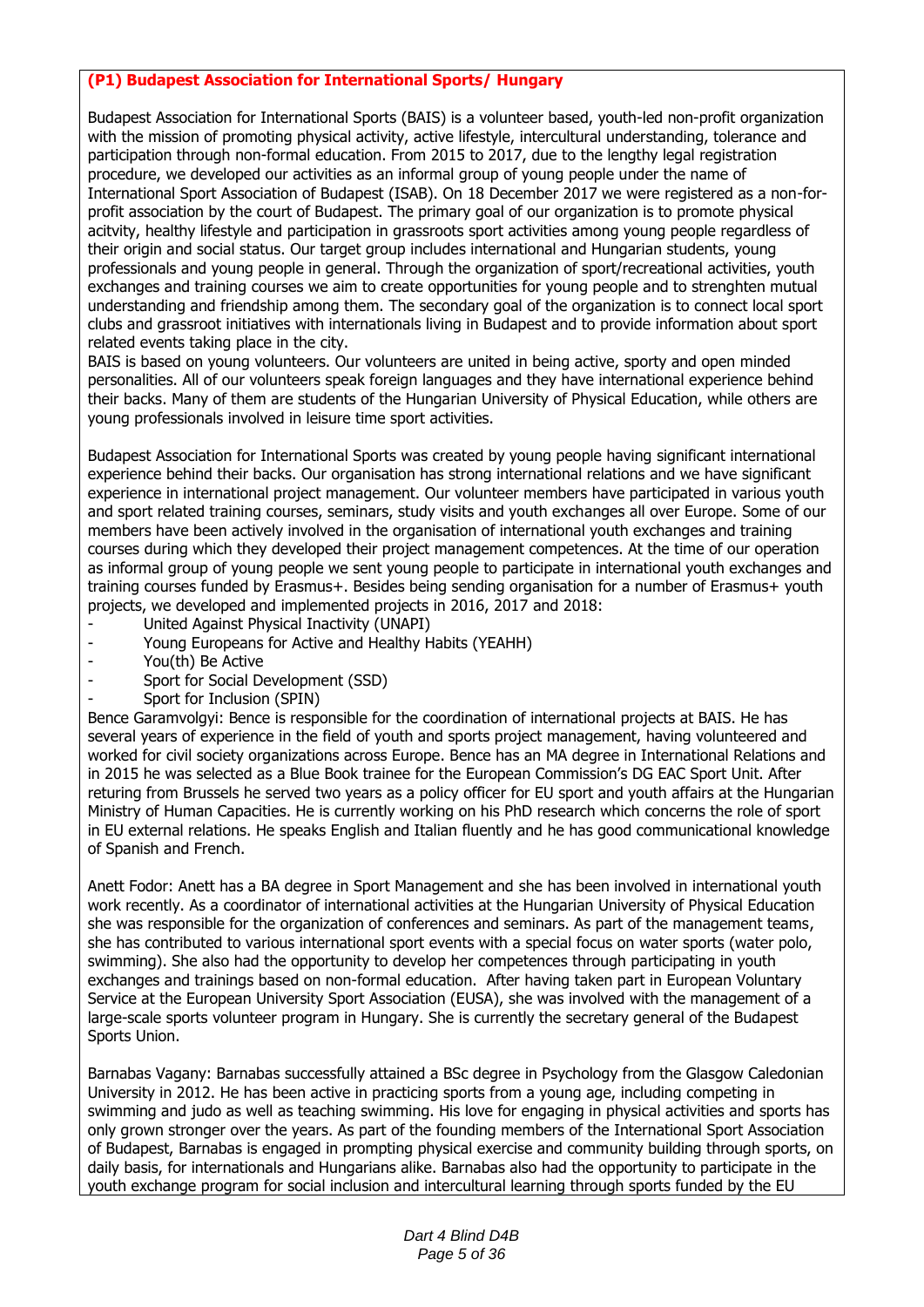#### initiative, Erasmus+.

Each person involved in the project will become an active dissemination player, bringing the skills and methods acquired to organisations, youth groups and local communities. BAIS will make use of social media like YouTube and Facebook: we will dedicate regular posts to the mobility and its follow-up activities. To reach the greatest number of people, we will create and distribute an adequate amount of social media material, such as photos and videos. Upon completion of the mobility, we will plan local events (adopted sport activities) to connect the participants with the local community, to allow them to show their peers what they have learned, motivate them to join similar projects in the future, and disseminate the outputs through laboratories, workshops, roundtables, games and other activities inspired by those carried during the exchange.

### **(P2) Rijeka Sport Association For Persons With Disabilities/Croatia**

Rijeka sports association for persons with disabilities was founded in Rijeka in 1984.It was founded with a primal goal to promote sports among young people especially among those with various types of disabilities. It has a mission to integrate people with disabilities in society through sports, and to give a contribution to equal rights of all citizens and prevent social exclusion of people with disabilities.

There are 19 sports clubs within our organization which include: wheelchair tennis, athletics, table tennis, boccia, Alpine skiing, equestrian, swimming, shooting, sports for the deaf and sports for the blind. Currently the Association employs 18 persons: Secretary General, 2 EU project managers and 3 Kinesiology professors/sport trainers, ICT experts, 9 Sports Assistants for people with disabilities. Among the employees we have persons with disabilities, parent of a child with disabilities and a member of marginalised national minorities.

Some of the main activities of Rijeka sports association for persons with disabilities include: promoting the common interests of its member sport clubs for the disabled, coordinating and synchronizing their program activities, organization of sporting activities for persons with disability in the Primorje - Gorski Kotar County, as well as organization of competition on all levels for all sports under the wing of Croatian Paralympic Committee and Croatian Sports Association of Deaf People, development of programs for international and EU regional cooperation, and including as many sports clubs for persons with disability in the process as possible, strengthening of the Paralympic principles through cooperation with similar organizations in Croatia and abroad, and of course, ensuring the financial resources for these activities.

Basic activities of the Rijeka sports association for persons with disabilities are as follows:

-Promoting the common interests of its members, coordinating and synchronizing their program activities - Taking part in the process of defining the organizational criteria for the competition system in the Republic of Croatia

-Following and consideration of the current financial issues in sports for persons with disabilities in the Primorje-Gorski Kotar Region

-Organization of sporting activities for persons with disabilities in the Primorje - Gorski Kotar Region, as well as organization of competition on all levels for all sports under the wing of Croatian Paralympic Committee and Croatian Sports Union for Deaf People; - Development of programs for international and regional cooperation, and including as many sports clubs for persons with disabilities in the process as possible, of the Paralympic principles through cooperation with similar organizations in Croatia and abroad -Ensuring the financial resources for these activities.

Our organization has experience in these EU founded projects:

- "The eSwimming project". The aims of the project were increasing the usage of swimming as a therapy for disabled people, increasing the number of swim trainers for disabled people, promoting swimming as a therapy.

- 'PTO – swimming as therapy for the disabled'. The aim of the project was education of kindergarten and primary school teaching staff on the usage of swimming as therapy for the disabled children.

- 'IRIS - Sport as a mechanism of integration and rehabilitation' which was aiming to educate kindergarten and primary school teachers on the topic of disability sports, and encourage them to use the acquired knowledge in their everyday work, and also the project goal was to integrate children with disabilities in society through sport.

- MAPS (Multisport Against Physical Sedentary), EU program: Erasmus + Sport, Collaborative Partnership. The main goal of project MAPS is to create a European multisport methodology against obesity, sedentary lifestyle and sport dropout among children from 9 - 12 years old.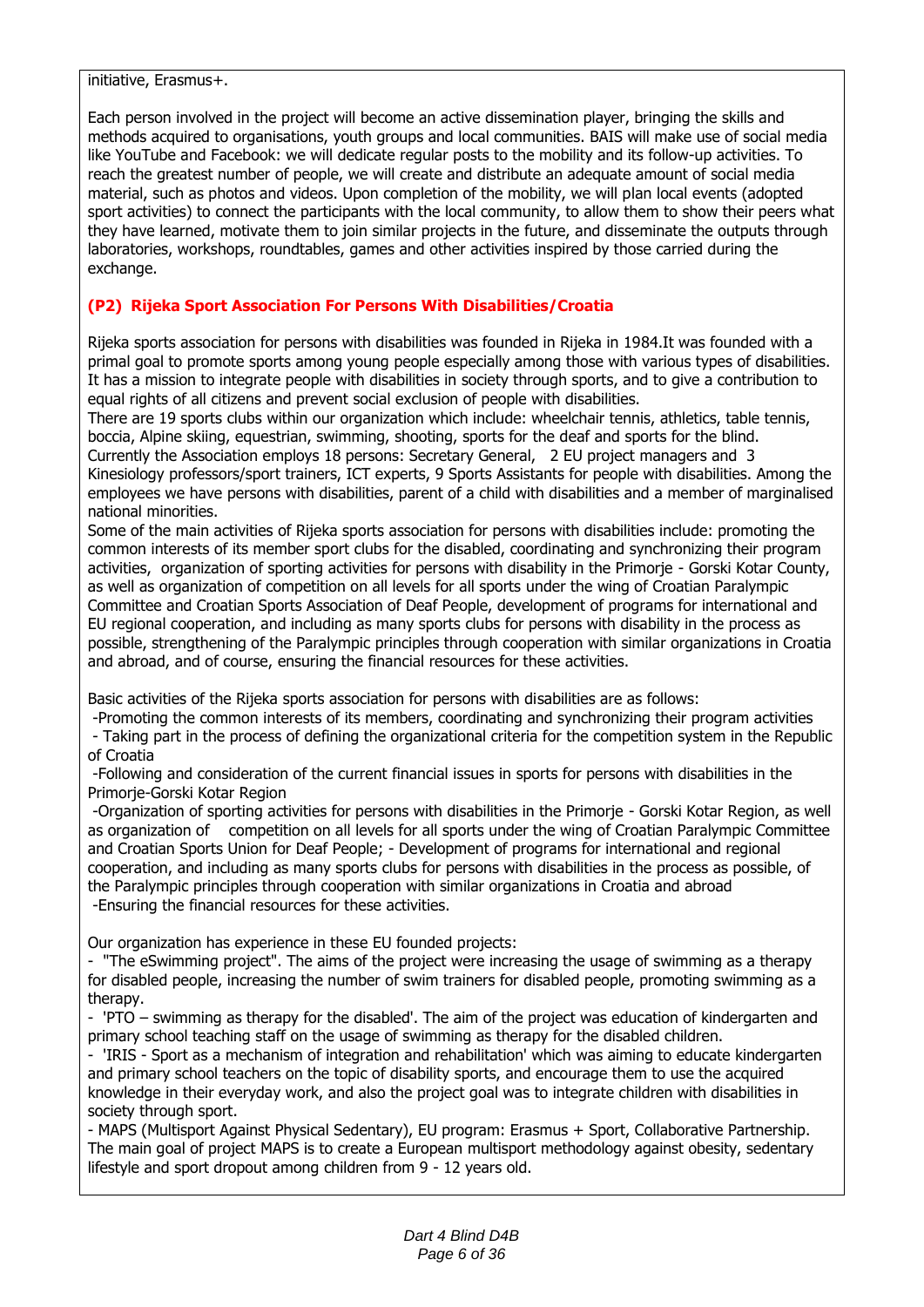### -IN DIVE,

The aim of the project InDive, Integrating Diversities Through Watersports, is to encourage social inclusion and equal opportunities in sports, with a specific focus on people with mental and physical disabilities.The project specifically focuses on watersports and physical activities taking place in the water, such as: Swimming

Springboard/Platform diving Synchronized swimming Psychomotricity in water Sailing

- MENS

The 'MENS' project aims at developing strong institutional practices for a specific contribution of sporting and physical activity in the prevention, therapy and rehabilitation of the persons with mental health problems at the European level.

The main goal of the project is the establishment of a European network focused on the connection between mental health and sports.

The partnership of the 'MENS' project is made up of 17 organizations from 12 member states of the EU, which are active in the areas of mental health and/or sporting and physical activities.

The leading partner of the project is the EDRA K.S.D.E.O. from Greece

Currently our organization is participating as a partner in these EU projects: -RESPORT,

European partners cooperate in the project "ReSport" to develop new rehabilitation sport activities ("ReSport Activities"), test psychophysical improvements of persons with disabilities and promote physical activity among them. Project implementation will raise awareness on the importance of physical activity and transfer knowledge at the European level.

-ESFA,

develop guidelines, models and rules of good practice focusing on mass athletics and the education of students/trainers/clubs for the prevention of sport exclusion of students with these special needs. It also encourages the networking of Universities and national agencies on these issues at the European level. The project will develop and evaluate these models across different European countries to provide deliverables that could be used around Europe.

-ST4ALL

aim of the project is to enhance training skills of coaches for working with youth WITH disabilities. Attention to physical and psychological aspects of their inclusion in sports activities and their aspects of therapy will be explored. When advising people about sport participation, not just the age and type of disability should be considered but also environmental and societal barriers. To find appropriate sport of disabled persons can increase the chances not only to become active but that they stay active. -ACTIV OSI

The aim of the project is education and training of persons with disabilities for the leader of sportsrecreational activities in order to bring them closer to the labour market and to contribute to increasing the possibilities of their employment. ACTIV OSI is a project funded from European Social fund and Rijeka sports association for persons with disability is a leading partner.

New ERASMUS projects that have started in 2019. year in which Rijeka sports association for persons with disabilities is participating as partner are: 'SPHERE', 'Integrating Disabled People İnto Social Life With The Hypotherapy-Hydrotherapy Method', 'Sport Young Ambassadors', 'Swimming 4 All'.

### **P3 Municipality of Lousada / Portugal**

The Municipality of Lousada is an institution of local public administration. It aims to pursuit the interests of the population in the territorial space of Lousada Council. The council of Lousada belongs to the district of Porto and has an extension of 95 Km2. The city assumes itself as the center of the region denominated Vale do Sousa since it is situated in its geographic center. It has approximately 50.000 inhabitants that are distributed within the 25 parishes of Lousada.

View

The Municipality of Lousada directs its action to achieve a sustainable development, to promote and boost the council at economic, social, environmental and cultural level, optimizing the use of available resources and striving for a public administration capable of responding to the growth objectives of the council and the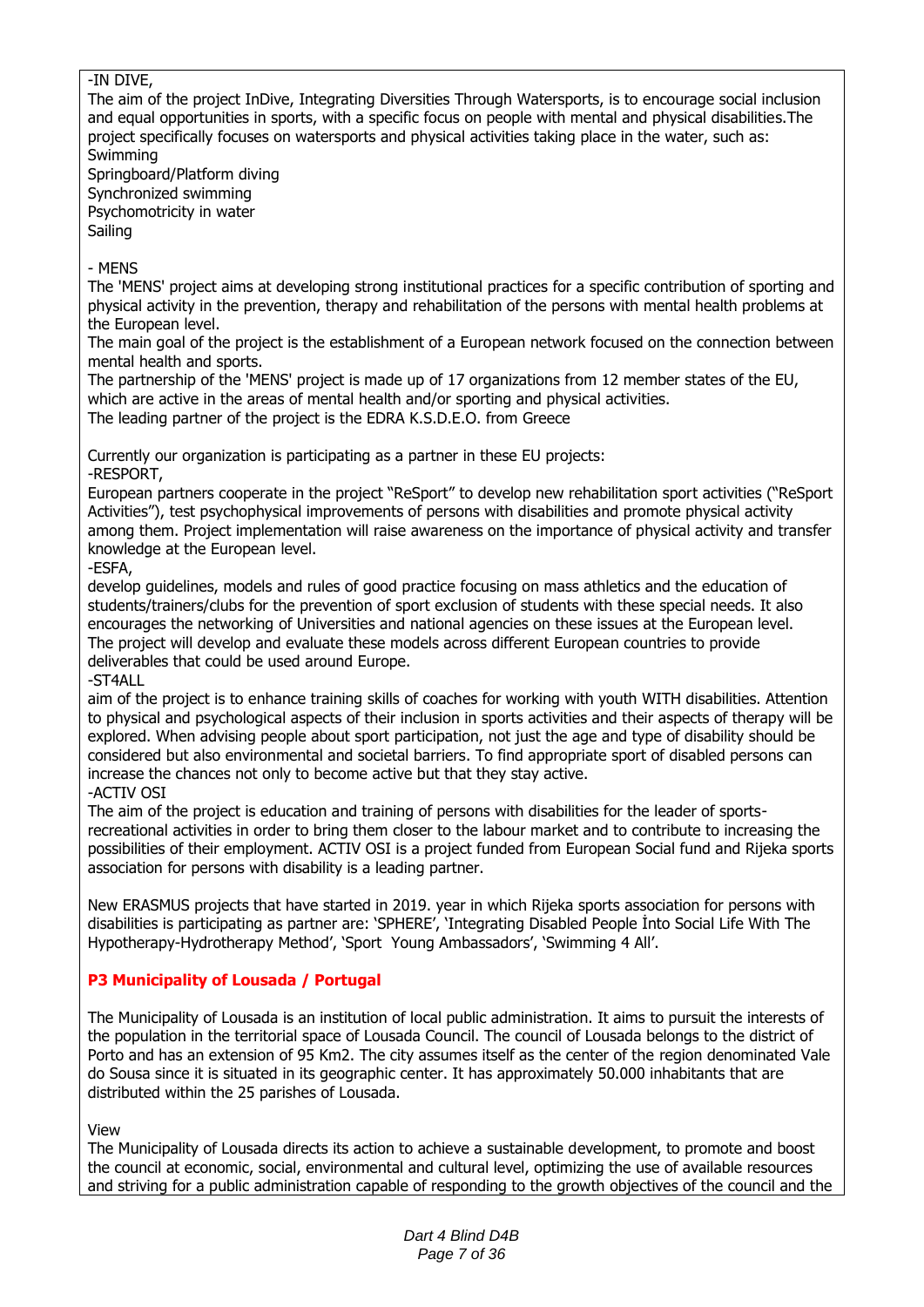### needs of its citizens.

Mission

The Municipality mission is to define guiding strategies and execute the resulting municipal policies towards sustainable development of the municipality, contributing to the increased competitiveness of it, in local, regional and national levels, through measures and programs in various areas of their competence quality of life of its citizens and ensuring high standards of quality services.

### **Objectives**

In performing its functions and duties, municipal services should pursue the following objectives:

a) Conducting a full and objective way of projects, actions and activities defined by municipal bodies, namely those consisting in investment plans and activity plans;

b) Achieving high rates of improvement in the delivery of services to the population, responding promptly to their needs and aspirations;

c) Modernization of technical services, accelerating the processes of decision making;

d) Dignifying and professional development of municipal workers, and their accountability.

The organizational structure:

Department of Administration and Finance

Department of Municipal Works and Environment

Department of City Planning

The Municipality of Lousada is also structured around the following flexible organic units:

a) Division of legal affairs and human resources;

b) Division of financial management's;

c) Communication, heritage, culture, education and sport division;

d) Division of social action, youth, economic and tourism activities;

e) Division of planning and urban management;

f) Mobility and Equipment Division;

g) Environment Division and urban services;

h) Municipal projects service;

i) Information systems service and communication

In the sports area, the Municipality of Lousada seeks to respond the following requirements:

- Coordinate and develop sporting activities in the Municipality, promoting the participation of associations, organizations and local communities;

- Support sports activities in various competitive levels, developed by official and private entities towards generalization of the sport;

- Organize, coordinate and ensure the success of sporting events regularly promoted by the municipality;

- Develop and update the Municipal Sports Letter;

- Ensure coordination of the group of technicians that perform the functions of curriculum enrichment activities in the area of sport and physical activity;

- Manage and ensure the maintenance of sports facilities in the municipality , as well as promote its use by the population and under collaboration agreements with other sports institutions;

- Ensure the construction, preservation, maintenance and management of sports facilities in the municipality;

- Propose measures to promote and foster the sport in sporting activities;

- Encourage and support sports associations;

- To propose actions aimed nonviolent behavior and sportsmanship in competition venues of the municipality.

The Municipality of Lousada/Município de Lousada as a public institution of local administration has important facilities and organises relevant sport activities. "Sport for all", this is the underlying idea for all municipal sport activity.

In recent years, a major effort was undertaken to increase the network of sports infrastructures with emphasis on both Municipality Centre, with the construction of the Sports Complex, and in the periphery, with the construction of new Municipal Sports Pavilions and sintetic sport grass/football fiels.

Lousada aims to be a model of excellence in the use of sport as a dynamiting element of health, education, socialization and creation of value for citizens and sports communities, seeking to maximize the possibility of access to sports practice for its entire population in an equal way, promoting a greater and better quality of life.

Most common sports activities: We annually organize regional sports finals of the schools in athletics, rugby, tennis and field hockey.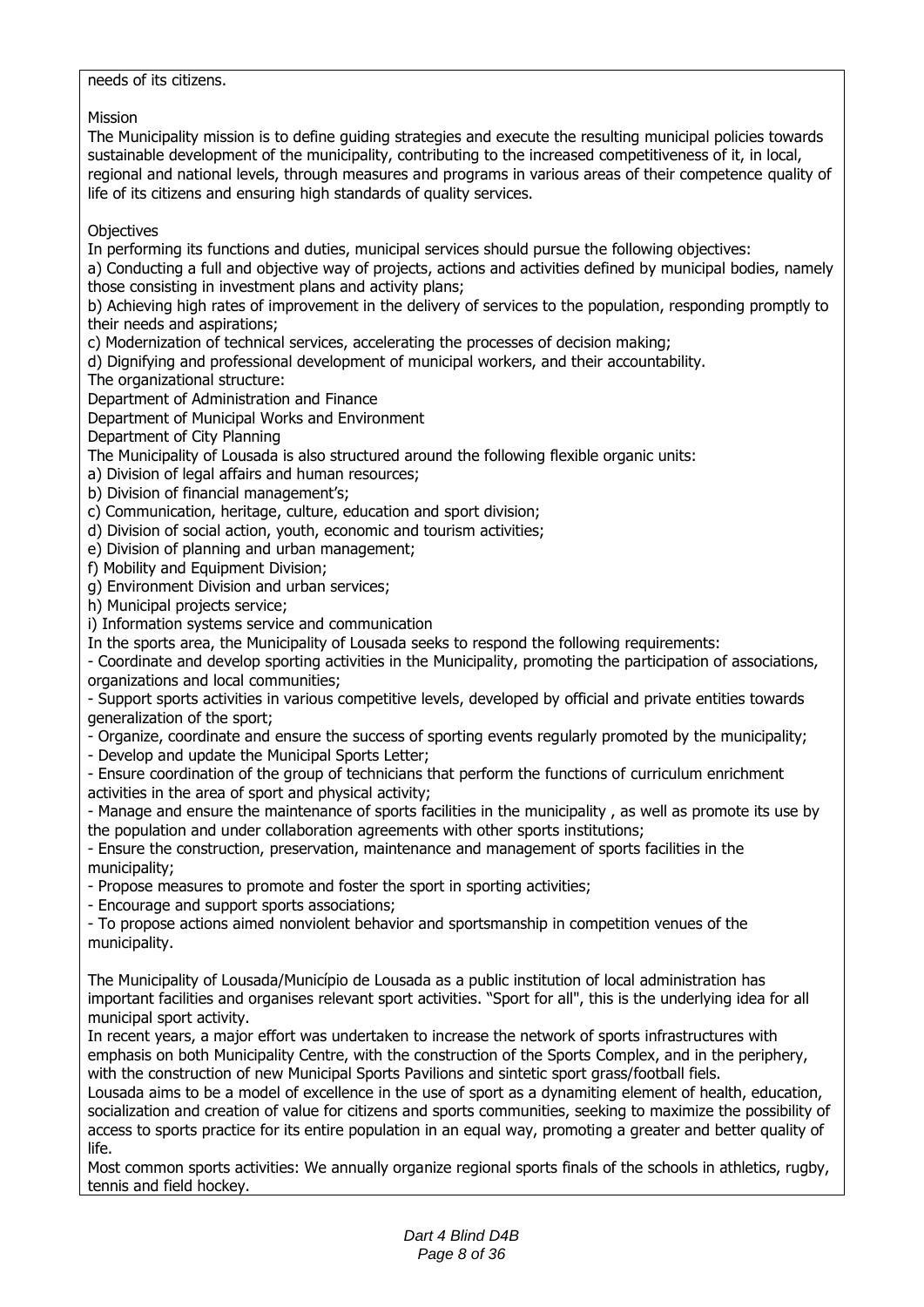Also the Carnival and Easter Racing are considered to be important activities. It is organized an Amateur Championship of football. The European Championships of field hockey and the rally of Portugal are other important activities that take place in Lousada. Every year the municipality participates in the international youth games along with the municipalities of other countries with which there is a twinning. It is also developed a program of sports training, workshops, journeys and sports festivals.

Hiking, free running, crossfit competitions, trail, outdoor lessons are initiatives that are undertaken periodically.

In the sports complex there are organized stages and regional, national and international competitions.

### **P4 Cooperativa Cooperhabile Onlus Florence /İtaly**

CooperHabile Onlus is a new born social cooperative who wants to offer advanced services to disabled people to help them in the normalization of their life. CooperHabile considers the sport one of the best way to interest the persons with disability , and one o0f the most effective in physical rehabilitation but also a strong instrument to reinforce the social relationships which are the base for a correct psychological balance. CooperHabile is also a good sport organizer, in fact took part in the organization of the Trisome Games 2016, held in Florence, with 930 athletes from 37 countries who competed in 9 different sports reserved to the mental disabilities (Down Syndrome). Trisome Games was a seven days sport event with a very complex organization. Never the less CooperHabile already organized in his young life three Italian National Championship and two regional Tuscany Championship for Disabled in different disabilities, physical, sensorial and mental. Besides, CooperHabile already organized many paralympic summer and winter campus in Italy.

CooperHabile is the owner and the publisher of the only sport magazine on paralympic sport of Tuscany called ToscHabile.

The structure of CooperHabile is very simple and in the social structure there are many professional people experts in several fields : teachers of sport for people with disability, trainers from Florence university, managers form different companies, etc.

CooperHabile is affiliated with Confcooperative that is the main Italian national organization in the cooperative world but is also part of an important consortium called Co&So that is a wide consortium of social cooperatives operating in many different fields.

Between the partners of CooperHabile there are also two persons with disability who took part a Paralympic Games and two Presidents of Regional Italian Paralympic Committee, with one of them who is member of the national board of Italian Paralympic Committee.

Besides CooperHabile collaborates with the most important company of Italy in temporary management and consultation in management and with this company is attending some works in a Erasmus project to improve the spirit of entrepreneurship through the digital storytelling.

CooperHabile Onlus is social cooperative who wants to offer advanced services to disabled people to help them in the normalization of their life. CooperHabile considers the sport one of the best way to interest the persons with disability , and one of the most effective in physical rehabilitation but also a strong instrument to reinforce the social relationships which are the base for a correct psychological balance.

CooperHabile is also a good sport organizer, in fact took part in the organization of the Trisome Games 2016, held in Florence, with 930 athletes from 37 countries who competed in 9 different sports reserved to the mental disabilities (Down Syndrome). Trisome Games was a seven days sport event with a very complex organization. In 2018 CooperHabile organized in Florence the Disabled Italian Championship in Athletics and Futsal with more than 1.200 athlets. Cooperhabile in the past organized three Italian National Championship and three regional Tuscany Championship for Disabled in different disabilities, physical, sensorial and mental. Besides, CooperHabile already organized many paralympic summer and winter campus in Italy. CooperHabile is the owner and the publisher of the only sport magazine on paralympic sport of Tuscany called ToscHabile.

The structure of CooperHabile is very simple and in the social structure there are many professional people experts in several fields : teachers of sport for people with disability, trainers from Florence university, managers form different companies, etc.

CooperHabile is affiliated with Confcooperative that is the main Italian national organization in the cooperative world but is also part of an important consortium called Co&So that is a wide consortium of social cooperatives operating in many different fields.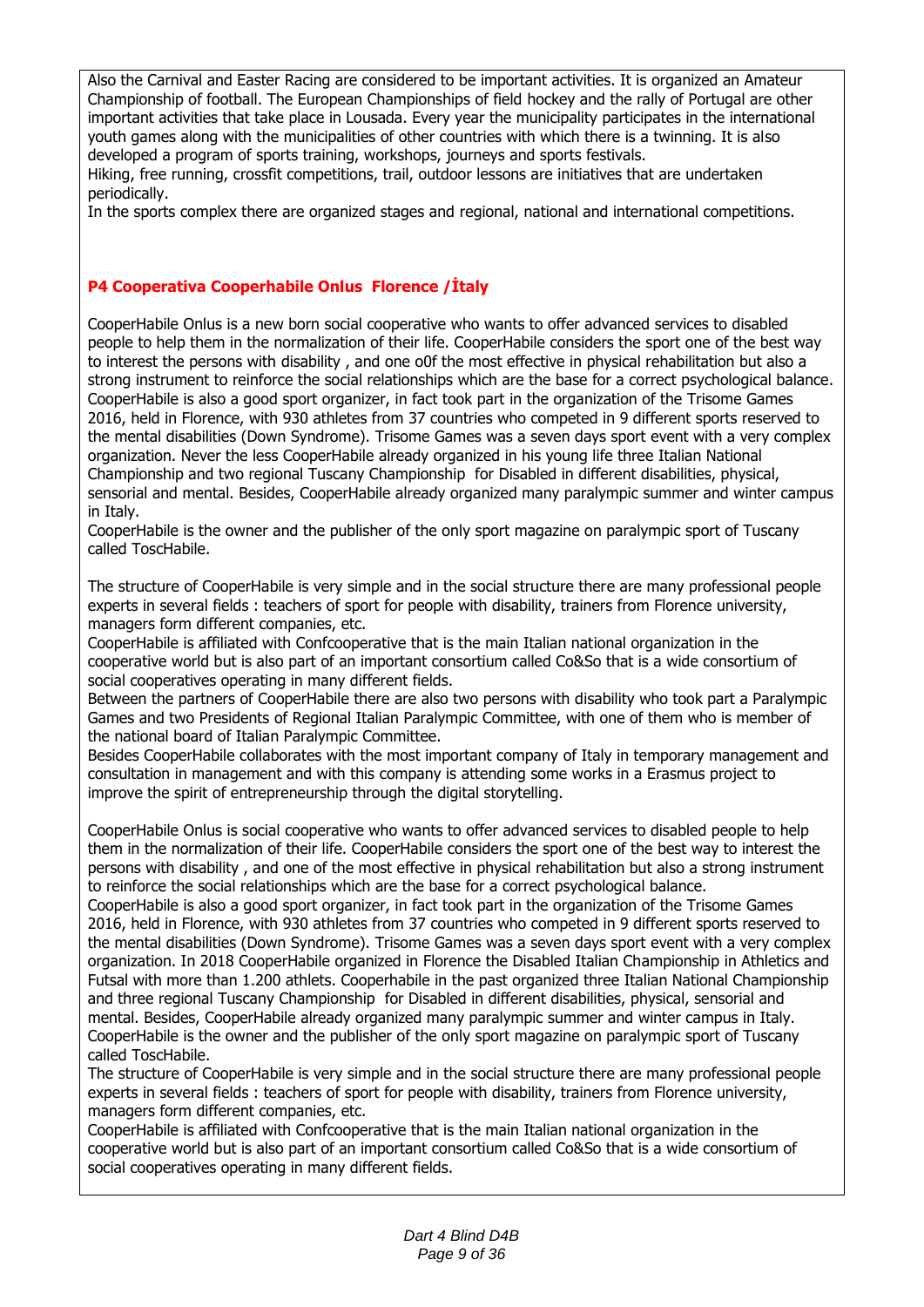The vice-president of CooperHabile who is disabled himself, took part to two Paralympic Games and many world championships. He is graduated in teaching wheelchair tennis, karate and physical culture. In the staff there are two Presidents of Regional Italian Paralympic Committee, with one of them who is member of the national board of Italian Paralympic Committee.

In the staf of CooperHabile there are two architects specialized in removing architectural and sensorial barriers

Moreover CooperHabile thanks to the professionalism of its members, collaborates with the most important company of Italy in temporary management and consultation in management and with this company is attending some works in a Erasmus project to improve the spirit of entrepreneurship through the digital storytelling.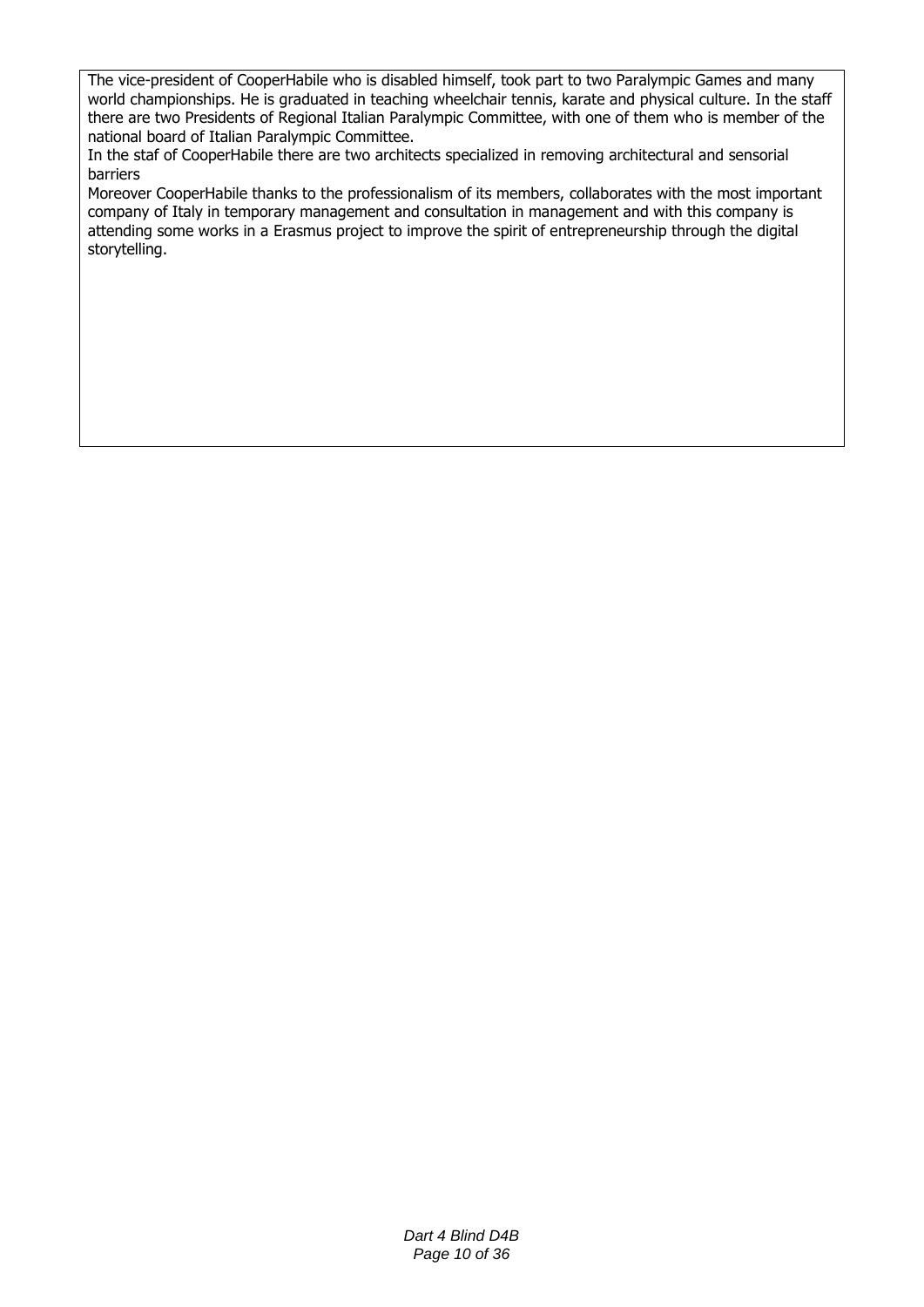# **PART E - Project characteristics and relevance**

### **E.1. Objectives**

Please explain:

- why and how the project addresses the topic you selected in the eForm application (section B.2) and the European policies in the field of sport,
- the genuine and adequate needs analyses,
- the extent to which the objectives address issues relevant to the participating organisations and target groups.

Visually Impairment, it is the situation that the individual's educational performance and social cohesion are adversely affected due to the partial or total lack of vision.

The legal definition of visual disability depends on the perception of vision and visual field. The legal definition is used by medical professionals and other interested parties. According to this definition, individuals who have visual acuity or less than 20/200, or have a visual angle of not more than 20 degrees, are called blind.

Means of the 20/200 that the person affected by visual impairment can see from 60 cm, and the individual with normal vision can see it from 6 meters. The narrow visual angle means that despite the normal visual acuity, vision is limited to only 20 degrees in the center and cannot see objects outside of 20 degrees.

According to the legal-medical definition, those with visual acuity of between 20/70 and 20/200 are called low vision. In short, a person with normal vision can see from a distance of 6 m, while a person with low vision can see from a distance of 2 m to 60 cm.

In the educational definition of visually impaired individuals, individuals who are heavily affected by visual impairment, who need to use relief alphabet (braille alphabet) or speaking books, are defined as blind; using magnifying tools or reading large-scale writings, individuals are considered as low vision. The fact that educational definition is not as precise as the legal definition is due to the fact that it emphasizes the educational variables and the method of reading in teaching.

Visual communication between the individuals is controlled by trying to understand the meanings of their facial expressions by looking at the individual's face. In individuals who smile, yawn, frowning, such as mimics give hints about his interest and understanding. In addition, it provides many clues to people who also see postures.

The face of people with visual impairment can often be expressionless and dull. Furthermore, the fact that the visually impaired person cannot establish eye contact with the family may cause the family to become stressed because of the distance between him and his family.

One of our most important sensory organs is for us to perceive and recognize the outside world. Eyes are the window of a human being to the world.

The inadequacy of this sense causes us to live in normal life and to experience many functions. In order to minimize these problems in individuals with visual impairment and to ensure that the individual lives in a quality life, special education and living spaces should be arranged according to the visually impaired individuals and we should rather add them to the sporting activities.

Characteristics of people with visual impairment: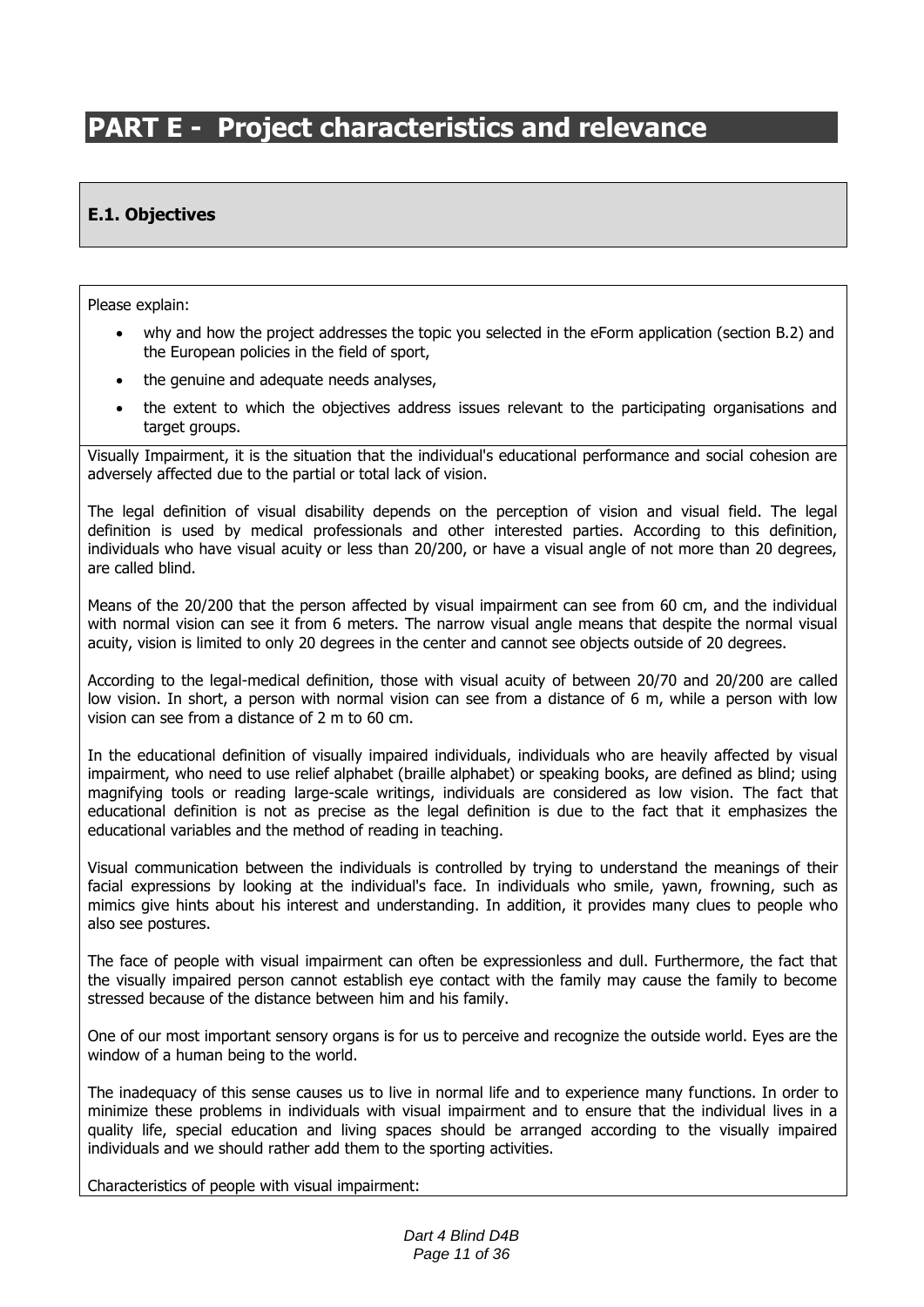- \*\* There is a delay in cognitive abilities or in conceptual development.
- \*\* Can have problems especially in abstract thinking.
- \*\* They usually obtain information about the field concept through the sense of touch.

\*\* Other sensory organs are more developed. Thus they have developed the ability to notice attention concentration details.

- \*\* There is no retardation or difference in mental and physical development.
- \*\* They have difficulty in acting independently.
- \*\* Hand and Body coordination is experiencing difficulties.

One of the important aspects of sports for people with disabilities is that it provides the formation of social relations. Permanent disability disrupts the approaches of people with disabilities to themselves, causing introversion. This may be further exacerbated by some unwanted emotions, such as the embarrassment of the people responsible for helping them.

In people with new disabilities, participating in sporting events helps to regain self-esteem and to integrate positive behavior and social life. Psychodepressive persons with disabilities had an improvement in their sport activities. Whatever the type or degree of disability, there is a sport that people with disabilities will do. Another importance of sports for the disabled is the formation of social relations and the adaptation of the disabled person to social life more easily. It is now possible to use many sports activities in the rehabilitation and recreation of disabled people.

When we close our eyes and think or empathy, we understand how frustrating it is not to see that we cannot act like disabled individuals. This situation causes mental and psychological problems in visually impaired individuals. Visually impaired individuals are people who need help in their daily lives. In particular, this stuation brings many problems in visually impaired individuals.

We should not forget that the problems we face as a normal individual in everyday life live in people with disabilities. We think that everyone should be able to do their part in order to adapt and overcome these difficulties. Therefore, bringing them into social life should give them the opportunity to eliminate prejudices about people with disabilities in society.

The most important problem experienced by a visually impaired person is not to see his eyes, but to misconceptions and prejudices of society about visually impaired people; the inadequacy of the opportunities provided and the inequality of opportunity with other people.

How wrong it is for a visually impaired person to present the visually impaired as an excuse for every failure he faces, it is so wrong that society asserts that it is necessary to see each success. Visually impaired people can do all the sports as successful as normal individuals by getting enough training (Emiroğlu, 2014).

While physical activity plays an important role in psychological, physiological and social aspects for all people, the importance of it increases in people with disabilities. Physical activity enables people with disabilities to control their feelings of aggression, anger and jealousy as a result of their disabilities and the mood of society and their attitude towards them (İlhan, 2008).

According to the UN Convention on the Rights of Persons with Disabilities, the rights that must be met in the sports field, which have obligations to the states which are composed of 50 items and which are parties to disability, to eliminate discrimination against people with disabilities and raise their living standards, are mentioned as follows.

(a) To encourage and promote the full participation of persons with disabilities at all levels of sporting activities;

(b) Encouraging persons with disabilities to have the opportunity to organize, develop and participate in sports and recreational activities specific to disability, and therefore to provide them with appropriate information and training and the provision of resources;

(c) to provide access to sports, entertainment and touristic areas for persons with disabilities;

(d) To enable children with disabilities to participate equally in school activities, as well as in game, recreation and sports;

(e) To provide access to services provided by those who organize entertainment, tourism, recreation and sports.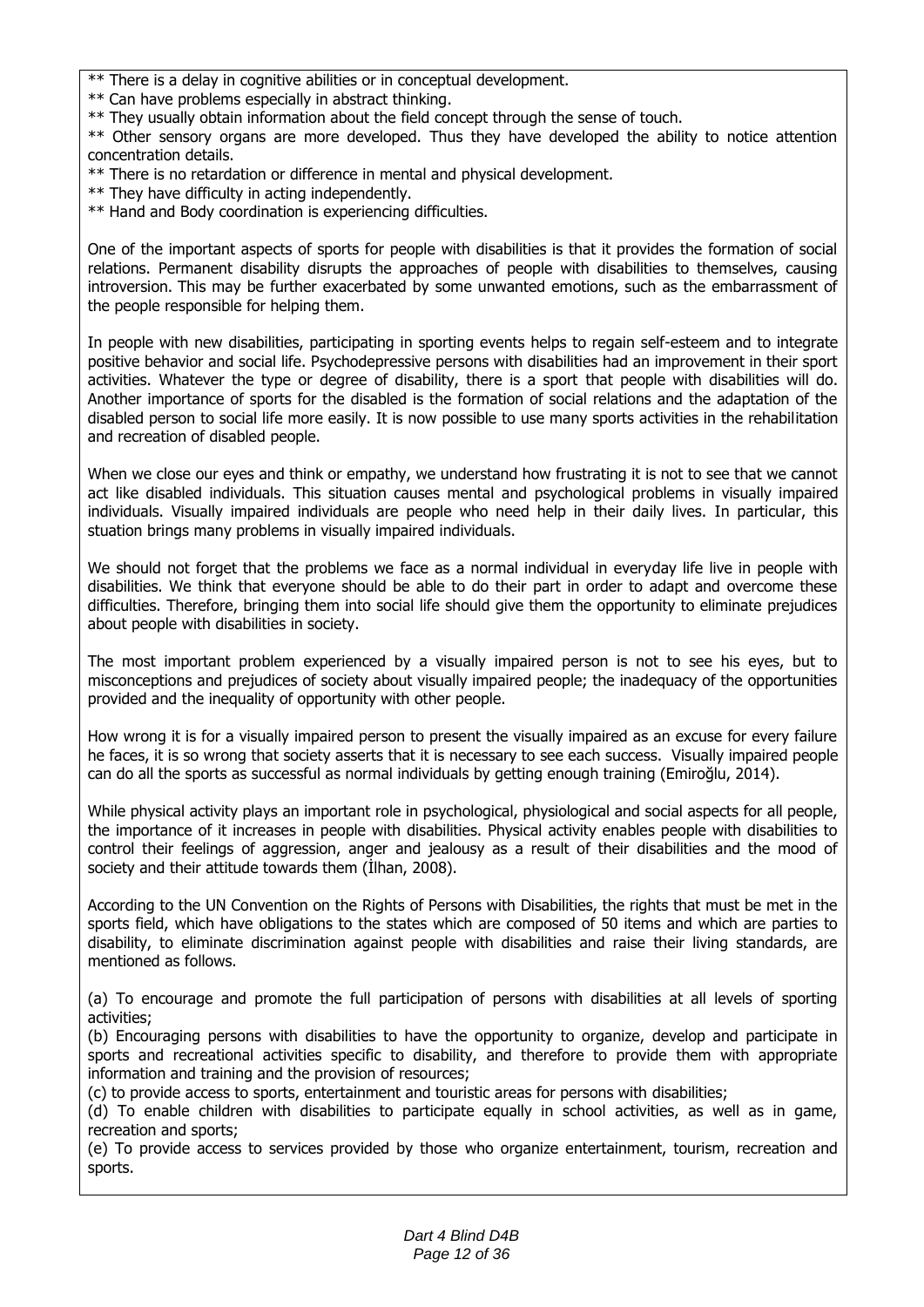Compared to non-disabled people worldwide, people with disabilities have been shown to have worse health status, lower educational achievement and economic participation, and higher rates of poverty. The fact that many of us face barriers to accessing services such as health, education, employment, transportation and information, which are accustomed to the existence of our people, may partially explain these differences. In less favorable societies these problems are becoming more burning.

The World Disability Report, on behalf of people with disabilities and the whole community; proposes steps to be taken to create the conditions to eliminate barriers, to develop rehabilitation and support services, to provide adequate social protection, to create inclusive policies and programs, to implement existing and new standards and laws, to all relevant stakeholders - government, non-governmental organizations and organizations of people with disabilities . These efforts should be disabled people at the center.

According to the results of the study, the participants reported that they could not perform physical activity due to reasons such as not leaving the house alone, disliking physical activity, individual health problem, not having friends who could do physical activity together. Similarly, Heller et al. (2002) as a result of their research with adults with down syndrome, cost of physical activity program, lack of transportation, not knowing where and how to do physical activity, not knowing how to use physical activity tools, anxiety caused by the possibility of people mocking, lack of someone to show how to do physical activity, as the physical activity centers are not accessible barriers to participation in physical activity have emerged.

In another study (Rimmer et al., 2008), individuals with physical disabilities also stated the costs of physical activity program, not being aware of the physical activity center in the environment and the reasons such as transportation as barriers to participation in physical activity.

In addition to the above, physical environmental barriers, attitudes and perceptions of non-disabled individuals in some other research results (Rimmer et al., 2004); lack of role models, the perspective of family and society (Anderson et al., 2005); (Vanner et al., 2008) and the obstacles related to the possibilities of changing clothes (Kirchner et al., 2008) have emerged as ubsur which prevent the participation of people with disabilities in physical activity.

### Turkey/Kahramanmaras

According to data from the Social Security Administration, 220 thousand visually impaired people live in Turkey. Three out of every thousand people have visual impairment. It is reflected in the researches that visually impaired individuals living in Turkey have problems in many ways.

Although there are educational facilities such as schools for the visually impaired, rehabilitation centers, these facilities are not enough for them. As the physical activity opportunities for the visually impaired individuals are not sufficient, the visually impaired people lack the physical activity.

The integration of individuals in this situation into social life and communication with the society is quite low. In general, the families of the visually impaired individuals have very low awareness of the physical activity needs of these individuals.

When we look at Turkey Visually Impaired sports federations statistics.

In Turkey, visually impaired individuals athletics, football, futsal, goalball, weightlifting, judo, chess, although interested in the sport, it was found that 1% of people with disabilities engaged in sport. This rate is quite low compared to the total number of persons with disabilities. Darts which have a valuable place in the society are not among the sports fields of visually impaired individuals.

#### Macaristan/Budapeşte

Visually impaired people in Hungary: 218 00 out of which blind people are 33 000. Visually impaired people in Budapest 96 700 out of which blind people are 14 500. Social problems (especially blind people): low levels of employment, low levels of educational attainment, social exclusion, general health problems. Participation rate in sport activities (it applies to Budapest population): 13,6% never do sports, 30,7% only very rarely in contrast to 27,% who does sport activity every day. Another 27,1% does sport activity once or twice a week. None of the disabled people in our region do not know about the sport of darts and have not participated in any of their practices (see http://real-phd.mtak.hu/467/2/gombasjudit.m.pdf).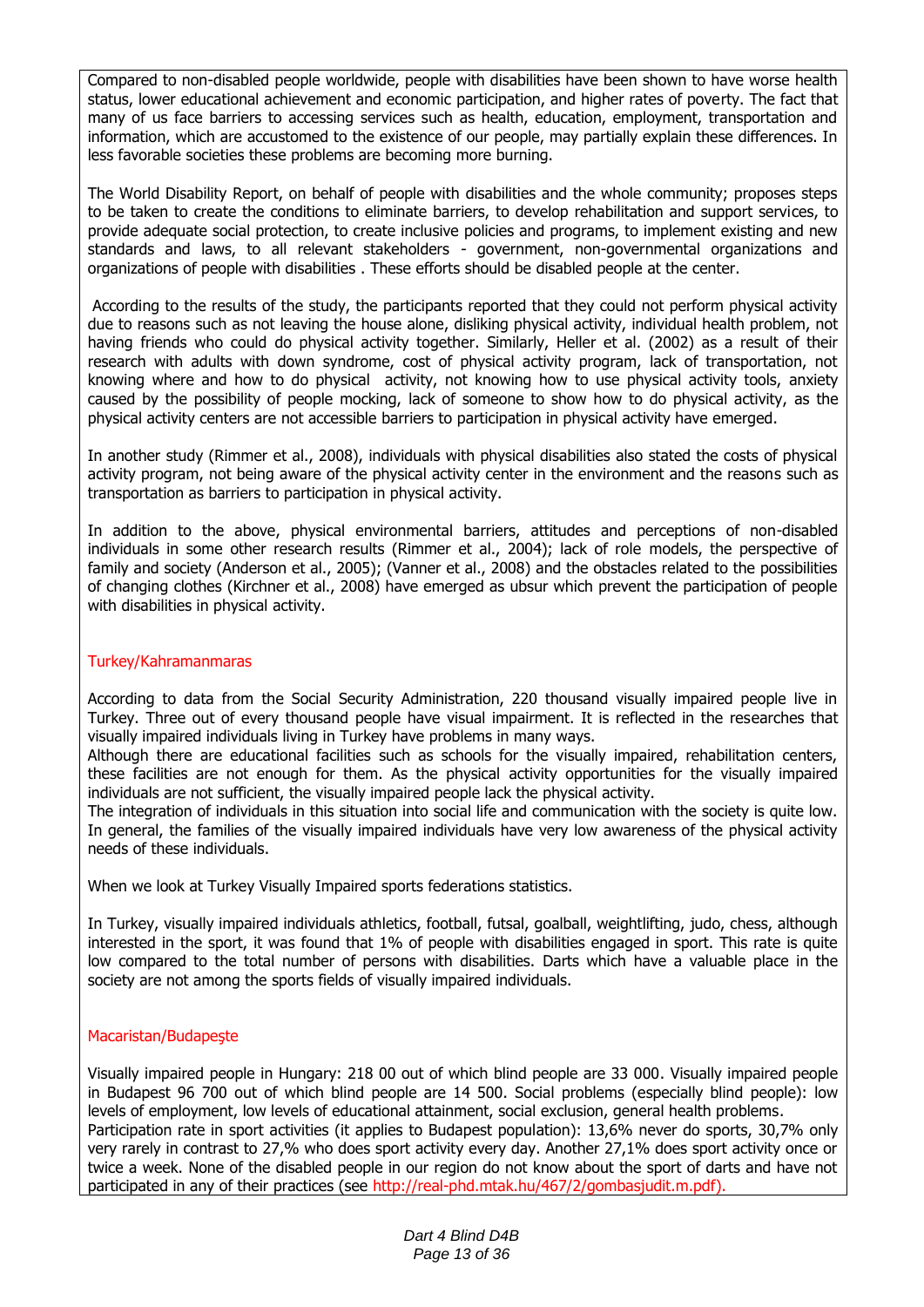### Croatia/Rijeka

According to the Report on Persons with Disabilities in the Republic of Croatia in the register 2017. year recorded 17377 persons with impaired vision, on 1 000 inhabitants 4 persons are with visual impairment. In Primorje - Gorski kotar county (Rijeka and surroundings) with visual impairment registered 997 people, of whom a diagnosis of blindness in both eyes has 285 people. Blind people are the most difficult employable population within a group of people with disabilities in Croatia.

### Portugal/Lousada

Visually impaired has a significant value in Portugal. There are about 163.000 blind people.

In order to consider the needs of these populations, organisations have been formed to help, support and promote awareness about the experiences of those in the blind and visually impaired community.

The ACAPO is a Portuguese association for people with amblyopia and visually impaired. The association purpose to help blind people to know how to walk safely, to do personal care, to cook, to read and write or to count money. Most of visually impaired people don't have support in normally daily activities.

A Portuguese study show that 60% of people with visually impaired have difficult to walk in strange public spaces, use public transport or climb stairs, 20% are totally dependent and 20% of them live alone. More of 50% live in the cities but most of them can't go out with when they want. Almost 50% don't have a job and need social benefits to survive.

The sport it is important to promote social inclusion for everyone and the adapted sport is growing in Portugal. Most local governments are concerned about disability and have supported the adapted sport. So far, we don't have numbers of the participation of people with disabilities in physical activity.

The Portuguese Federation of Adapted Sport define the sports for visually impaired:

Cycling **Equestrian** Goalball Judo Para swimming

According to our Portuguese partner, dart sport in Portugal is not implemented by visually impaired individuals. With "Dart 4 Blinds" project, dart applications will be apply in Portugal and this sport branch will support the visually impaired individuals to participate in physical activity. In addition, visually impaired people in Portugal will be introduced to a new branch of sports.

### **E.2. Innovative aspects**

Please describe to which extent is the proposal innovative.

Dart was modified by the Vocational School of Physical Education and Sports at Sutcu Imam University and turned into a sports branch that can be done by visually impaired individuals.

In our city, it was applied with experimental study in a school providing education for the visually impaired. Very successful results have been obtained as a result of the applications. As a result of dart applications, it can be seen that visually impaired individuals can apply modified dart as a sport branch.

As a result of this study put forward in this sense, they will be able to open a window in their physical and spiritual world and contribute to their being physically more active.

"Darts for visually impaired individuals" developed in our university for the first time is not applied in any federation and sports club in the World and Europe.

In cooperation with other European countries, the project aims to contribute to the physical, mental and social development of visually impaired individuals through the implementation of modified Dart sports for visually impaired individuals. However, our goal is to offer modified Darts, which is a new sports branch for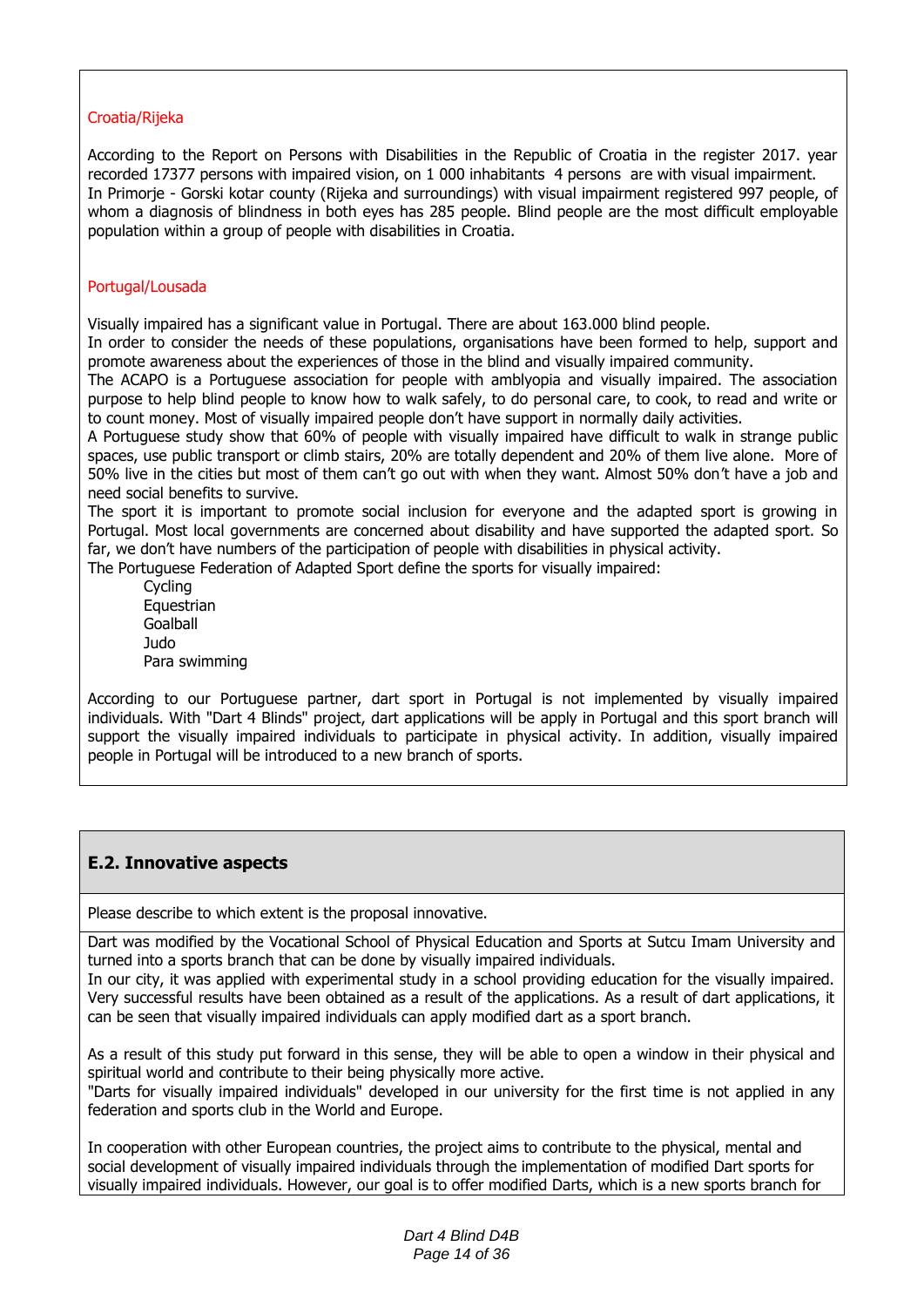visually impaired individuals, to the service of visually impaired individuals across Europe with our Darts for Blind project.

In addition, with the ease of application of modified Darts sports, it is important for mentally and physically active individuals who are unable to leave their homes due to various reasons and who are away from social life, and it will be ensured that Dart sports can also be used in their homes.

Darts for Blind Project

- \*\* Self-confidence strengthened,
- \*\* Feeling a worthy individual,
- \*\* Visually impaired people integrated into social life,
- \*\* Physically activated,
- \*\* Emotionally happy,
- \*\* Mentally animated,
- \*\* Collaborator,
- \*\* Advanced problem solving skills,
- \*\* Life motivations increased,
- \*\* Individuals with disabilities who accept themselves as
- \*\* Happy, conscious and cheerful families,

Benefits of Dart Sports

Both sport and entertainment:

Dart sports is not only a competition sport, but also a social activity that makes it easier for people to get stressed, make it easier to meet new people, and use mental activities as well as physical activities. Provides personal self-esteem development.

It provides mental and physical development.

Improves instant decision making

Fair play improves the spirit.

Easy to apply,

The rules are clear and understandable,

Very few vehicles require power.

Can be applied anywhere,

Especially in visually impaired individuals, it is a sport that has an important effect in overcoming the difficulties experienced in maintaining the balance of the body.

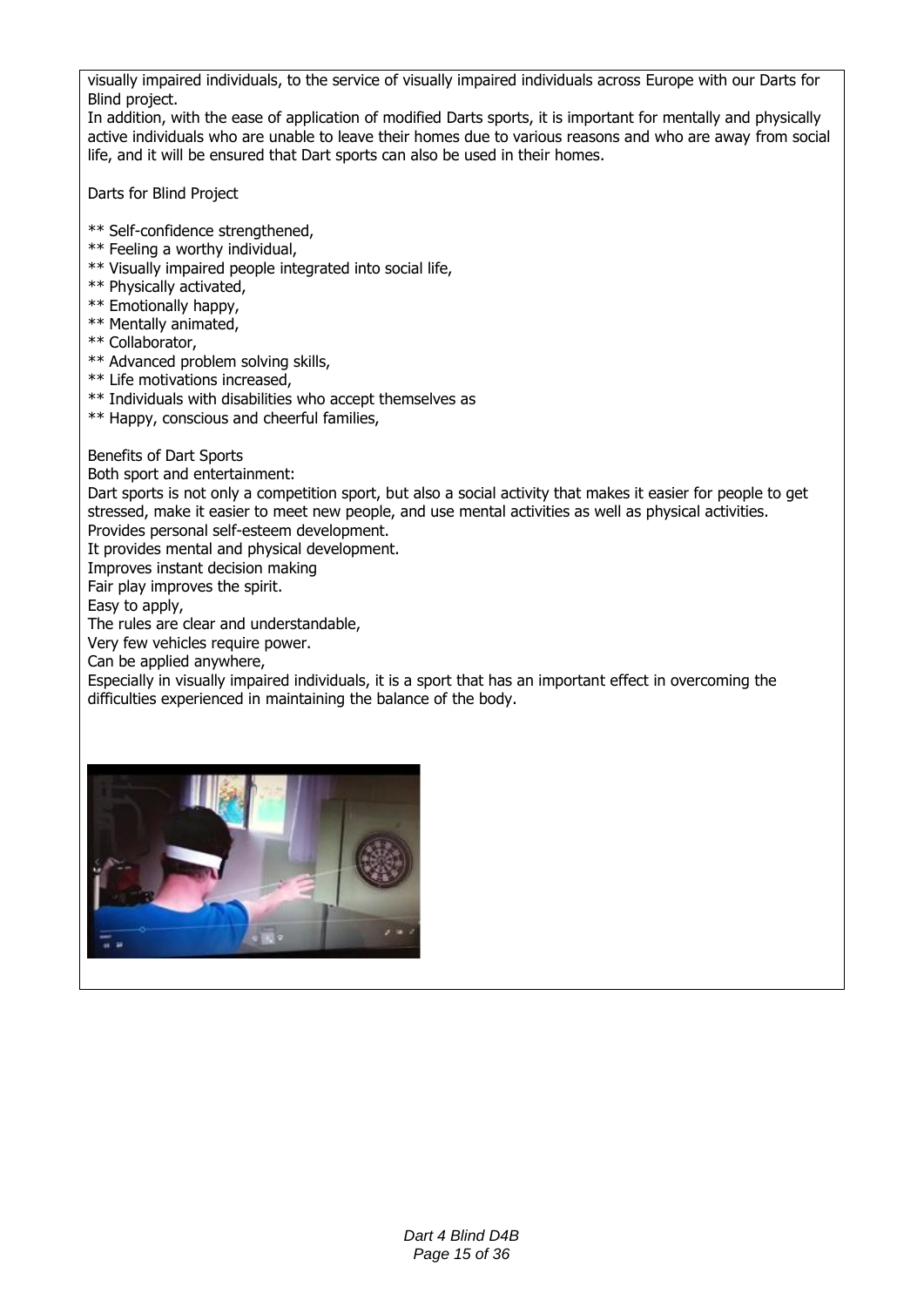

Modified Dart Board for Visually Impaired Individuals

### **E.3. EU added value**

Please describe the project's added value at EU level through results that would not be attained by activities carried out solely at national level.

In the first instance, when a physical activity or activity comes to mind at the time when it is said to be sport, the social and psychological effects of doing sports are very much positive.

Therefore, if people need to do sports how much normal people have a need to do sports and physical activity. Persons with disabilities have difficulties in social and psychological aspects as well as their physical problems and sports have become a necessity in overcoming them. Visually impaired individuals not only in Turkey are experiencing the same difficulties are also vital in all European countries.

Thanks to our Darts for Blind project, the modified dart application activities to be carried out in the countries which are our partner partners will have a positive effect on life satisfaction by opening a different window in the life of visually impaired individuals living in these countries.

The implementation of the Darts sport among visually impaired individuals in Europe will be among our goals to bring them to society throughout Europe as a healthy, psychologically comfortable and positive looking person, not with the aim of sporting championship.

Dart sport, which is adapted for the visually impaired people who are unknown and not practiced anywhere in the world, will be provided by our project as a new sports branch in Europe for visually impaired individuals.

We anticipate that the activities to be carried out with our Dart 4 Blind project will be effective for visually impaired individuals living in Europe to be healthy, happy, life motivated, positive to life and socially safe.

Our most important policy that we want to reach throughout Europe is to promote the sport of darts, which is modified according to the visually impaired individuals, and to meet all the needs of the visually impaired individuals in a social, psychological and physical sense.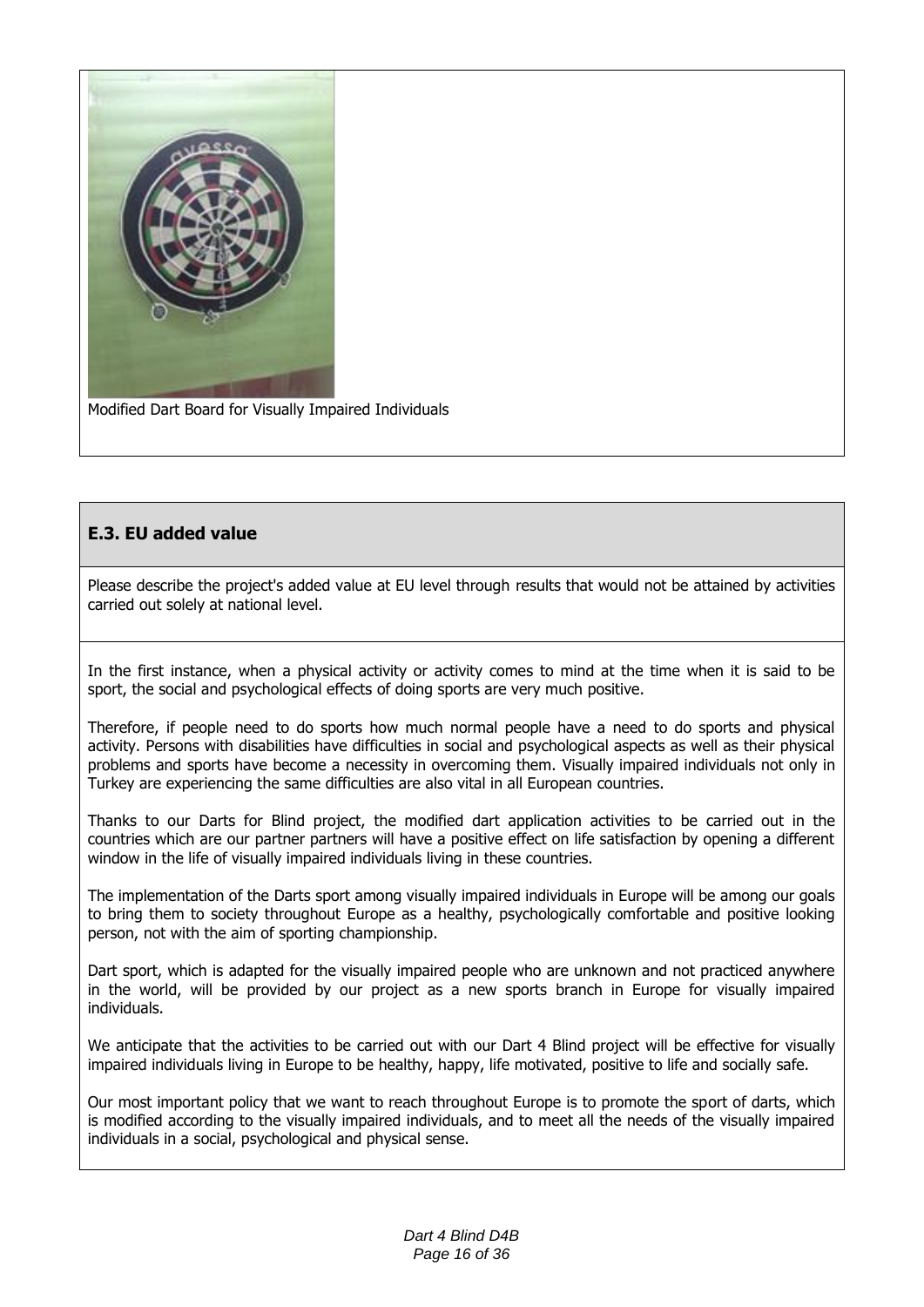# **Part F - Quality of the project design**

## **and implementation**

### **F.1. Project design**

Please describe a clear and complete work programme, including appropriate phases for preparation, implementation, monitoring, evaluation and dissemination. Describe the proposal (on the basis of the main activities planned) and where and how it will be implemented.

Project Start-End 18 Monts 01/01/2020 –30/06/2021 Work Plan 1 Preparing ;

\*\* All partners will contact the legal institutions and organizations for the visually impaired individuals in their region to identify the visually impaired individuals living in their regions. This way, access to volunteer groups will be more controlled.

\*\* All partners will communicate with visually impaired individuals in order to create a project implementation group in their own regions, and the volunteers who will participate in the project from the beginning to the end will be determined by taking into consideration the duration of the work among them. \*\* If there are those who are engaged in sports, it will be determined which sport branch they are involved

in, and if there are competing athletes among them, they will be excluded from our work. Firstly, those who do sports in the amateur level or who are not dealing with any sports branch will be included in our study. \*\* Coordinator Kahramanmaras Sutcu Imam University School of Physical Education and Sports (KSU-

BESYO) by the preparation of dart teaching program,

\*\* The project coordinator will make all preparations for the project start-up meeting in March,

\*\* Identify coaches who will provide training in partner countries (Hungary, Croatia, Portugal, Italy)

\*\* The coordinator will prepare a booklet with modified dart sport information about the construction of the equipment and the rules.

### January-February-March 2020

#### Work Plan 2 **Management**

\*\* All partners ensure the right project management by following the criteria envisaged to achieve the project's objectives. All partners will work at the highest level for the development of the project. Visually impaired individuals who are the target audience of the project will be encouraged to participate in the practices.

The management of financial and administrative activities will be carried out by following the European Commission Erasmus + Program.

In terms of project sustainability, all partners will be in constant communication and all plans will be made with the partners. At the meetings to be held in the participating countries, the applications will be reviewed and the level of progress will be evaluated.

#### Work Plan 3 Application

\*\* The project partner countries will organize a seminar in their country for Coaches who will perform the practice and training of modified dart sport.

\*\* Co-ordinator Sutcu Imam University will provide training on modified dart applications to coaches via video conferencing.

\*\* All partner countries will identify 10 female and 10 male visually impaired individuals who are willing to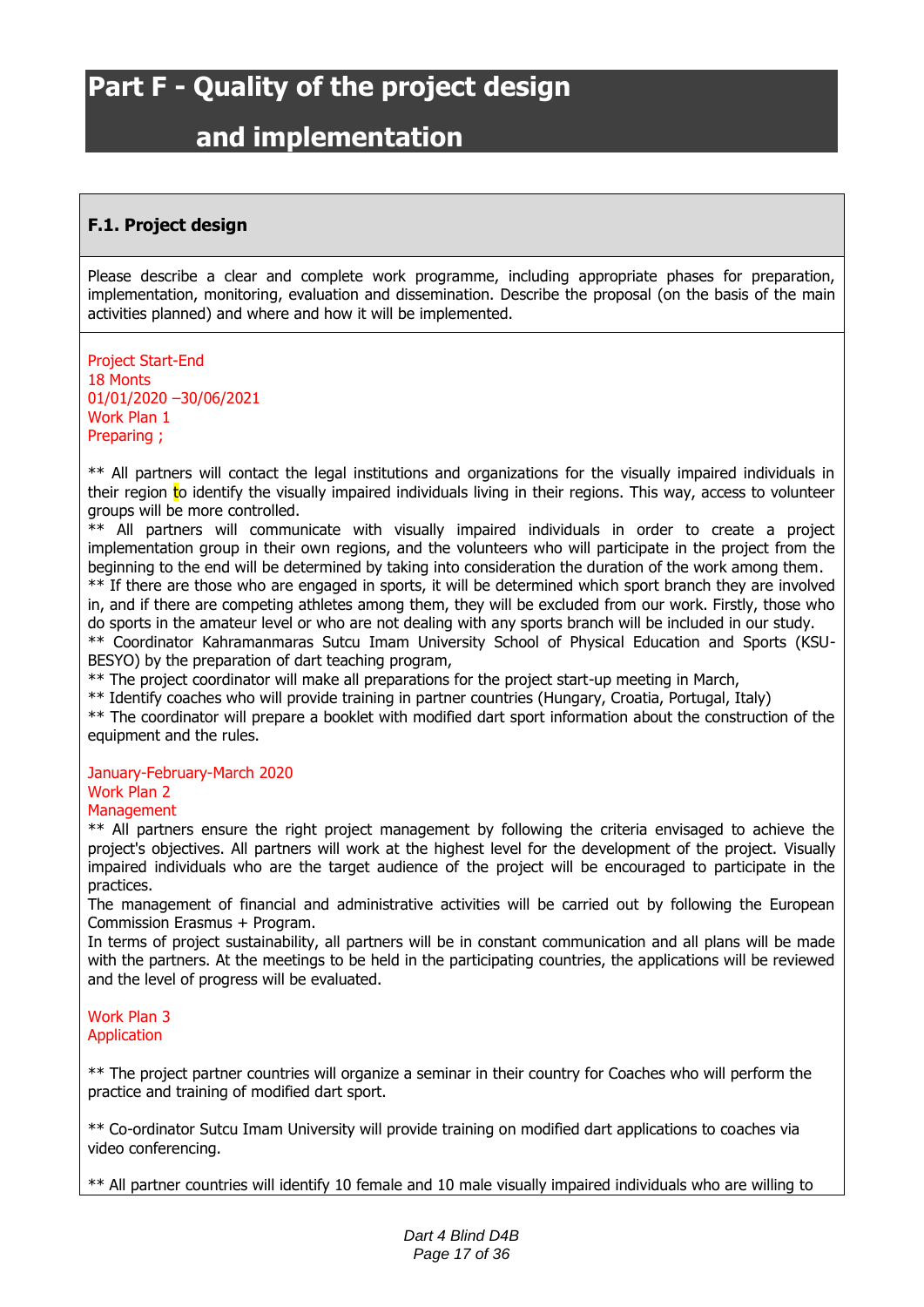work and participate in dart training.

\*\* All partner countries will apply modified dart training at 4 hours per week for 6 months, enabling visually impaired individuals to practice darts without help.

\*\* Seminars will be given to families of visually impaired individuals in all countries for the promotion of Darts sport and the benefits of physical activity and sports.

\*\* Physical activity enjoyment test will be applied to the visually impaired individuals participating in the dart training. In this way, the psychological effects of modified darts training will be evaluated and the results will be reported.

\*\* Attention will be paid to the selection of visually impaired individuals who will participate in the applications, especially those who do not have sports and physical activity.

\*\* Follow-up form to monitor the development of visually impaired individuals who will participate in applications will be created, this form will be filled by coaches.

April-May -June-July-August-September-2020 Work Plan 3 Monitoring and Evaluation

Monitoring and evaluation are very important in determining whether the project objectives and objectives are achieved. All partners will be responsible for evaluation and monitoring.

Project coordinator will be informed about the problems encountered and possible risks. Problems will be discussed mutually to produce solutions. In addition to the meetings, review and evaluation meetings will be organized through video conferencing with the participation of all partners once a month.

\*\* Monitoring and evaluation of dart practices for people with visually impaired.

- \*\* Monitoring and evaluation of dissemination activities.
- \*\* Evaluation of monitoring of budget activities.
- \*\* Review whether all partners comply with the prepared work program.
- \*\* Monitoring of physical, mental and psychological development of visually impaired individuals.
- \*\* Evaluating the willingness and satisfaction of visually impaired people towards dart teaching.
- \*\* Evaluation of reports.

#### Throughout the whole project 01/01/2020 - 30/06/2021 Work Plan

#### **Dissemination**

Ensuring the sustainability of the results of the project as well as the visibility and multiplier effect of the project activities.

Sharing the project activities and outputs with stakeholders such as public institutions and organizations, non-governmental organizations, sports clubs and sports federations working for visually impaired individuals is one of the most important pillars of our project.

Today, we are aware that the effective power of social media should be used together with all of our project partners.

For this reason;

\*\* All project partners will share their project activity from their social media accounts and websites.

\*\* Social media accounts such as Instagram, Facebook, Twiteer will be opened on behalf of the project and all activities will be shared on these social media tools. The coordinator of the social media accounts will be Kahramanmaras Sutcu Imam University.

\*\* A website will be established on behalf of the project.

\*\* Brochures will be prepared by the coordinating country explaining the objectives and results of the project and the importance of dart sport for the visually impaired. All partner countries will translate into their own languages and distribute them to the relevant stakeholders.

\*\* All project partners will share all project related activities (meetings, applications) in their own countries with written and visual media.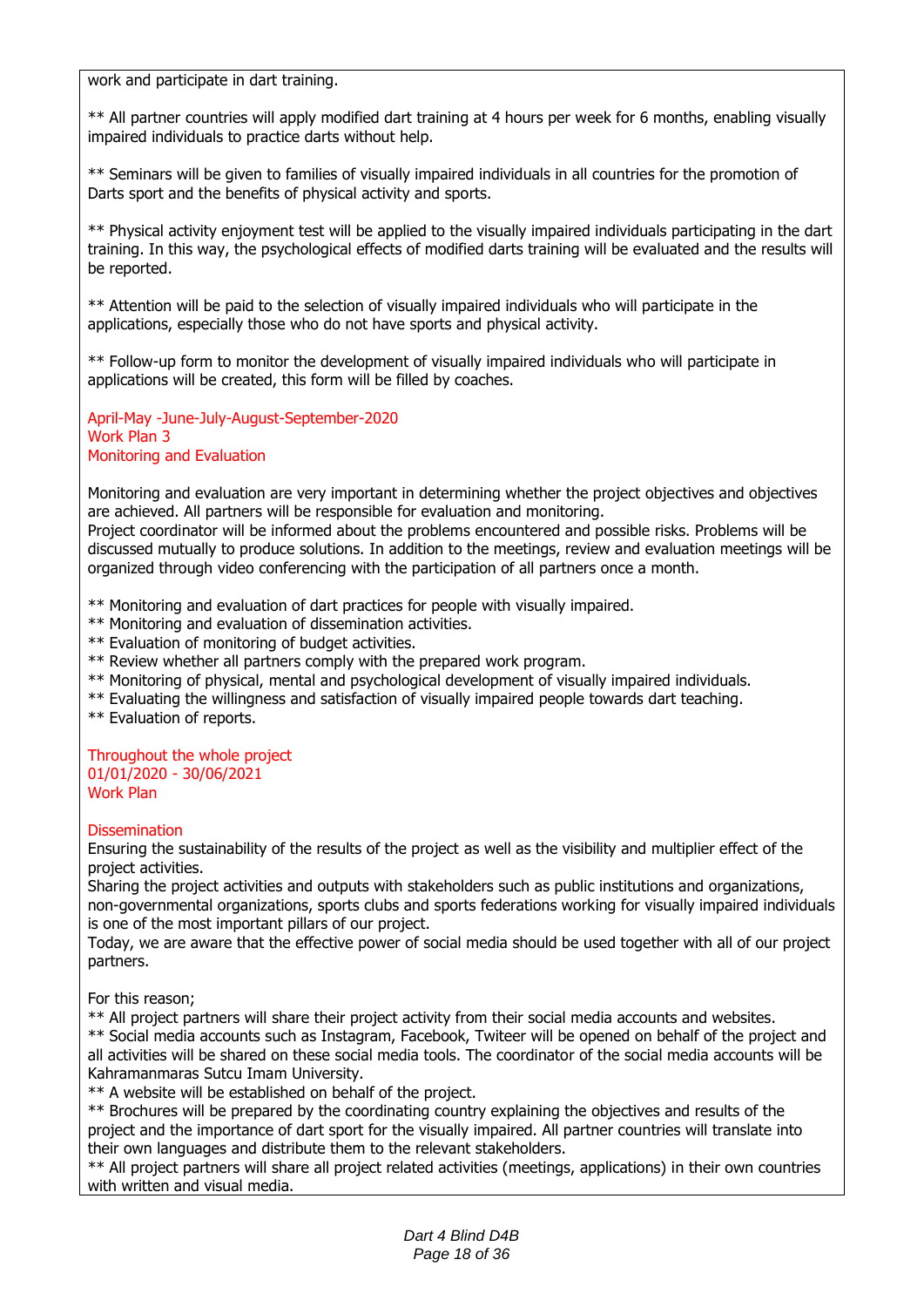### **F.2. Methodology**

Please describe:

- the quality and feasibility of the methodology proposed,
- the consistency between project objectives, methodology, activities and budget proposed
- the existence and quality of management arrangements (well defined and realistic timelines, organisation, tasks and responsibilities),
- the coherence between the project activities and the use of budget (cost-effectiveness).

Our main goal in our Darts for Blind project is; The aim of this course is to share the sport of Europe as a good practice and to add it as a new sport branch among the sports which are disabled by the visually impaired. At the same time, it will contribute to the integration of visually impaired individuals into social life, to lead a healthier life, to mental, physical and cultural development.

Dart sports was modified by the Vocational School of Physical Education and Sports of Sutcu Imam University for visually impaired individuals. This branch was applied by visually impaired people living in the region and positive results were obtained. As a result of experimental applications, it has been determined that dart sport which is applied by using an auxiliary vehicle can be used as a applicable sport branch together with rule arrangements to be made for visually impaired children. The modified darts sport will be implemented as a good practice study of the visually impaired individuals in the European countries.

In the main activities of our project, the training methods of darts sports will be taught to the coaches who will operate the visually impaired individuals by the Kahramanmaras dairy imam University. 10 female - 10 male visually impaired individuals, who will be determined for the study from all partner countries, will practice the darts sport practically and theoretically. Kahramanmaras Sutcu Imam University School of Physical Education and Sports will prepare a 6-month training program to be implemented in the partner countries.

Goals of our Project

- \*\* Visually impaired individuals who adopt a more active lifestyle,
- \*\* Visually impaired individuals who are relaxed,
- \*\* Visually impaired individuals with physical coordination,
- \*\* To understand the importance of physical activity and sports,
- \*\* Visually impaired individuals with personal self-confidence,
- \*\* Visually impaired individuals with social communication,
- \*\* Visually impaired individuals who are away from stress,
- \*\* Visually impaired individuals who are at peace with society,
- \*\* Increased social awareness for visually impaired individuals in partner countries,

Project Activities to Reach Goals

1.International Meetings

In order to reach the project objectives, 5 transnational meetings were planned.

Kick-off Meeting in Kahramanmaras / Turkey 2-4 March 2020 The first meeting in Rijeka / Croatia 6-8 June 2020 The second meeting in Lousada / Portugal 14-16 October 2020 Third meeting in Budapest / Hungary 12-14 February 2021 The final meeting in Italy/Florence 15-17 May 2021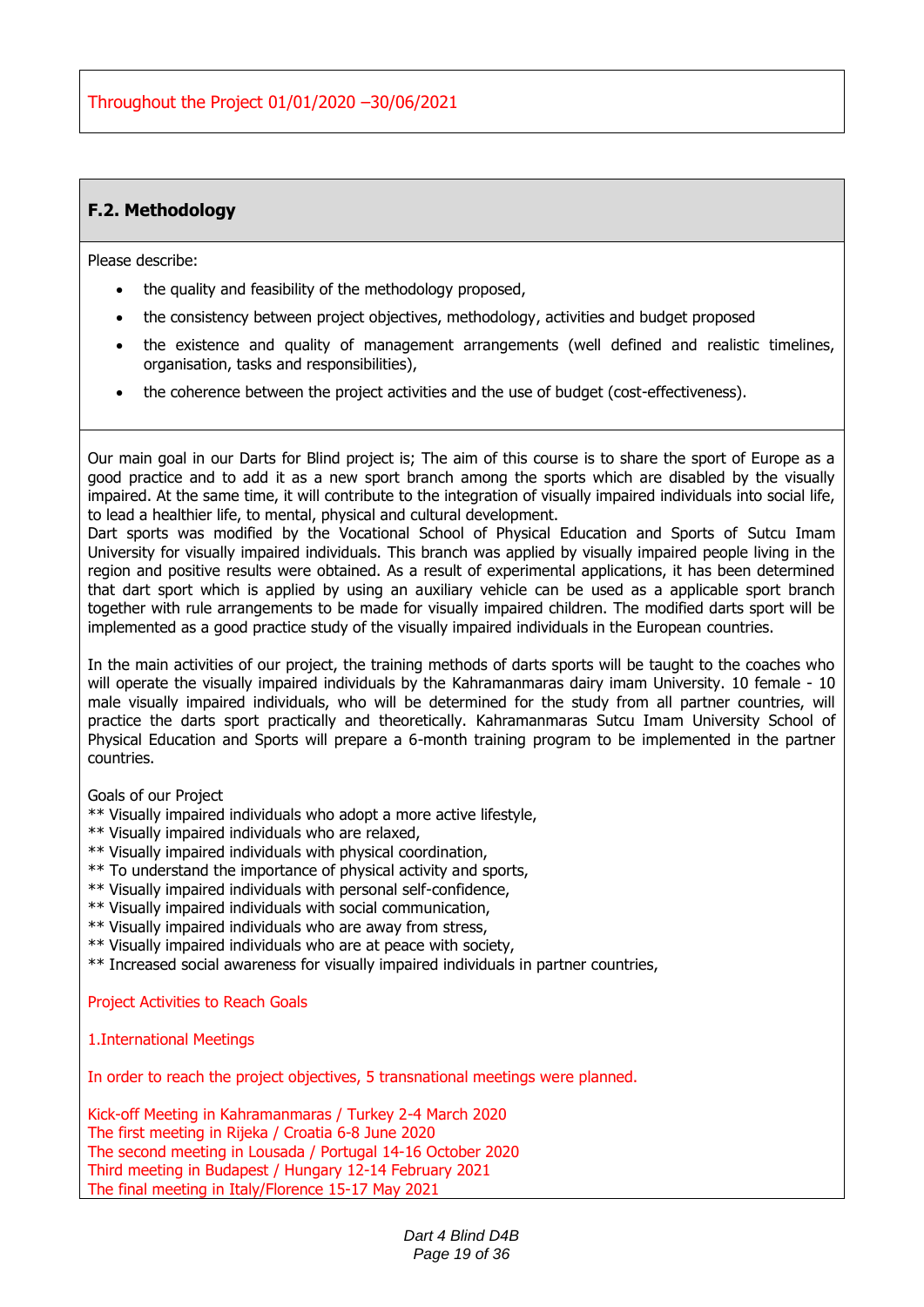### Initial meeting of the coordinator countries will be held 2-4 March 2020 in Turkey.

All the preparations related to the meeting will be prepared by the coordinator Sutcu Imam University. Three people from the coordinating country and two from the partner countries will participate in the international meetings. All countries participating in the start-up meeting will present a slide presentation of the problems encountered in their countries related to the visually impaired. Coordinator Sutcu Imam University will prepare a guide on how to prepare the modified dartboard and will enable the partner countries to prepare their own dartboard. Coordinator Sütçü Imam University will prepare handouts with project activities and explanations. All partner countries will fully comply with the project activities. In addition, the project partners with modified dart training will have the opportunity to observe the trainings at the Kahramanmaras Visual Impaired School. Dissemination activities and budget issues will be discussed.

### The f**irst interim meeting** will be held on 6-8 June 2020 in Rijeka / Croatia

In terms of evaluating the activities performed in a four-month period, the first interim meeting is important for the project. All partners will make a presentation in this meeting by preparing their progress in the period before and after three-month dart training and studies.

### The **second meeting** will take place on 14-16 October 2020 in Lousada, Portugal

The host, Lousa, will carefully fulfill the logistics duties of accommodation and meal programs, in order to ensure that the meetings take place efficiently. Three participants from the coordinating country and two from the partner countries will attend the meeting. At the meeting, the partners will make a photo and video presentation with images of dart training and work done up to the stage. The effects of the goals and their impact on the visually impaired individuals will be evaluated by all partners and will be presented in a report.

#### The third meeting will take place on 12-14 February 2021 in Hungary / Budapest

The host of Budapest Association for International Sports will carefully fulfill the logistics duties of accommodation and meal programs, in order to ensure that the meetings take place efficiently. Three participants from the coordinating country and two from the partner countries will attend the meeting. In the third interim meeting, issues such as the reflection of publicity and dissemination activities on national and international press will be discussed. The necessary preparations for the final meeting, the evaluation of dissemination activities, the elimination of the deficiencies in the realization of the objectives and the things that should be done in the final stage will be discussed. The effects of the dart training in the partner countries on the visually impaired individuals and the extent to which the objectives are realized will be evaluated.

#### The Final Meeting will take place on 15-17 May 2021 in Italy/Florence

The project final meeting will be held in Florence / Italy hosted by Cooperativa Cooberhabile Onlus. The final meeting of the project will be evaluated at the final meeting of the project, whether the project's objectives are achieved, dissemination of the national and international impact of the project, monitoring and evaluation of the impact of dart sport on visually impaired individuals.

### **2.Training**

With this project, we want to transfer our knowledge and experience about dart sport modified by Kahramanmaras Sutcu Imam University to the countries in which we cooperate, in order to integrate visually impaired individuals into social life, to contribute to their physical and mental development and to feel happy.

All project partners, by cooperating with visually impaired schools, sports federations, sports clubs and public institutions in their regions, identify 10 women and 10 men visually impaired individuals and implement the training program prepared by Sutcu Imam University for six months, four hours a week. All coaches will record and report all activities carried out for 6 months and developments on disabled individuals by preparing a follow-up file for the visually impaired individuals.

### **3.Semminars**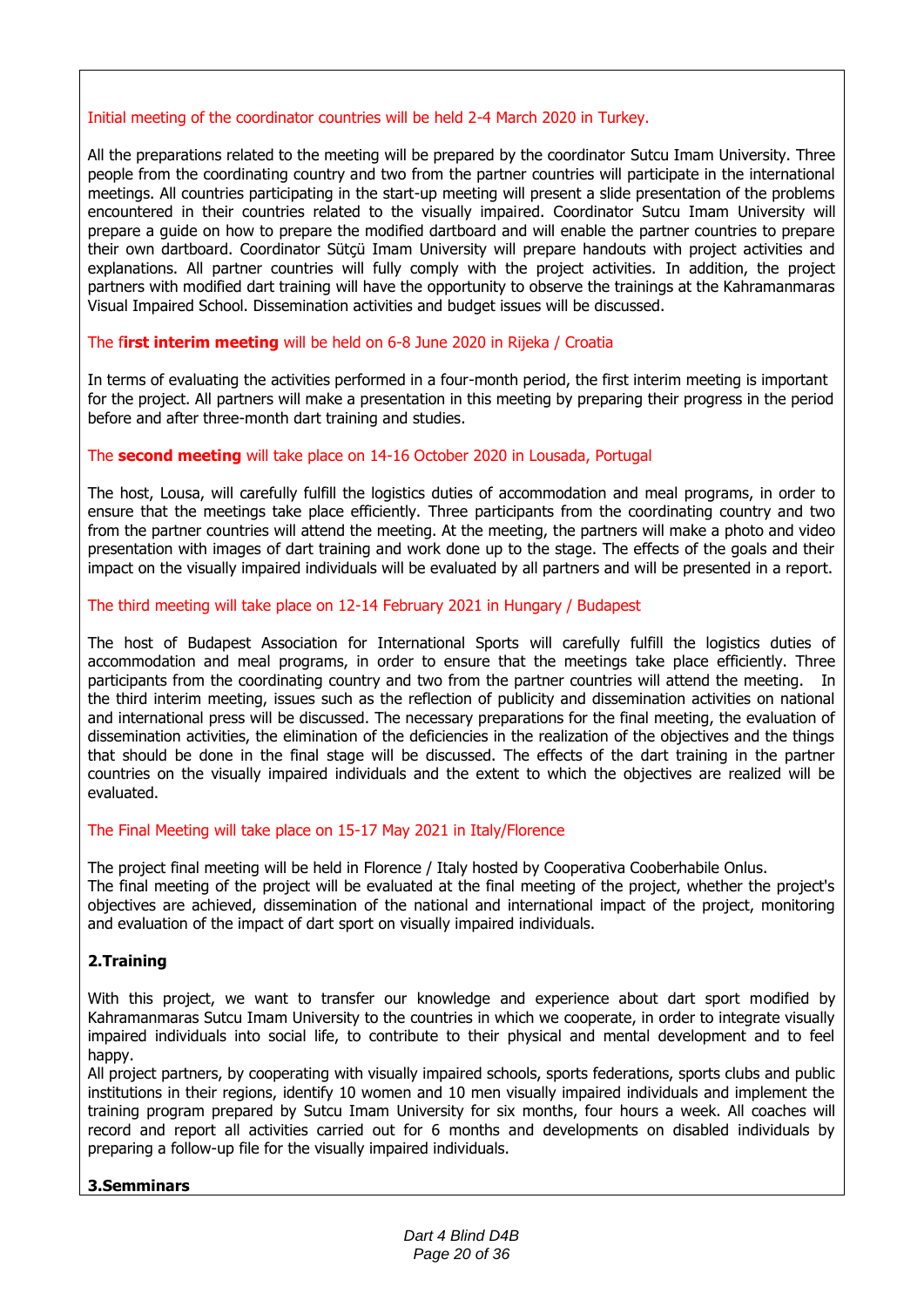All project partners will hold a project presentation meeting for visually impaired individuals, their families, representatives of relevant public institutions, sports clubs and visually impaired school staff. In the meeting, the importance of sports and physical activity for visual obstacles will be transferred to the participants. Further information will be given to the coaches who will be involved in the study of modified dart practice and training methods.

### **4.Budget**

All partners who cooperate with our project will comply with all the rules and regulations on budget control and management specified in the Erasmus + program guide. A total of five transnational meetings will be held with our project. All project partners will report expenditure and costs, collect the received invoices and give them to the project coordinator. Attention will be paid to the project costs at the lowest cost. In transnational meetings, the distance band and payments shall be made as follows;

The cost of conformity to the criteria and cost compliance will be taken into account in the hotel, which is hosted in transnational meetings, as well as in the costs of eating and drinking. All partners will be informed by the project coordinator about the budget expenditure in line with the Erasmus + Program guide.

#### **Travel distances Amount**

| 100-499       | € 180,00   |
|---------------|------------|
| 500-1999      | € 275,00   |
| 2000-2999     | € 360,00   |
| 3000-3999     | € 530,00   |
| 4000-7999     | € 820,00   |
| 8000 and over | € 1.100,00 |

\*\* A website will be established where the impact of project promotion, objectives, activities, results, sports of visually impaired people, importance of physical activity for visually impaired people, and project results will be shared. 1500 euros are needed for the website.

\*\* In addition, five modified dart boards and arrows will be used for the use of visually impaired individuals who will perform all applications and training. The cost of each darts board is 200 euro and a total of 1000 euro is needed.

\*\* For seminars, seminars and brochures, a total of 5 seminars for 240 euros to 1200 euros are needed. \*\* In order to use the visually impaired individuals in training, there are 80 pieces of shirts and 1500 euros for shoes and hats.

### **F.3. Transnational project meetings**

Please jusitfy:

the need for the meetings in terms of number of meetings and participants involved.

Please copy-paste the table as many times as necessary.

NOTE: Travel distances must be calculated using the distance calculator supported by the European Commission (see the link in the detailed budget table template).

| <b>Meeting number</b>                                               | M1                                                                                                                                                                                                                                                                                                                                                                                                                                       |
|---------------------------------------------------------------------|------------------------------------------------------------------------------------------------------------------------------------------------------------------------------------------------------------------------------------------------------------------------------------------------------------------------------------------------------------------------------------------------------------------------------------------|
| Dates and venue                                                     | 2-4 March, 2020 Turkey Kahramanmaras                                                                                                                                                                                                                                                                                                                                                                                                     |
| <b>Description of the</b><br>meeting (including<br>the need for the | The project kick-off meeting Kahramanmaras Sütçü Imam University Kahramanmaras<br>will be held in Turkey.                                                                                                                                                                                                                                                                                                                                |
| meeting)                                                            | The activities during the project will be discussed. Social sportive problems of the<br>visually impaired individuals in Europe and the partner countries will be discussed.<br>The methodologies to be implemented in the project will be discussed. It will also<br>promote the sport of darts. The modified dartboard will be taught for visually<br>impaired individuals. The visually impaired schools will be visited and visually |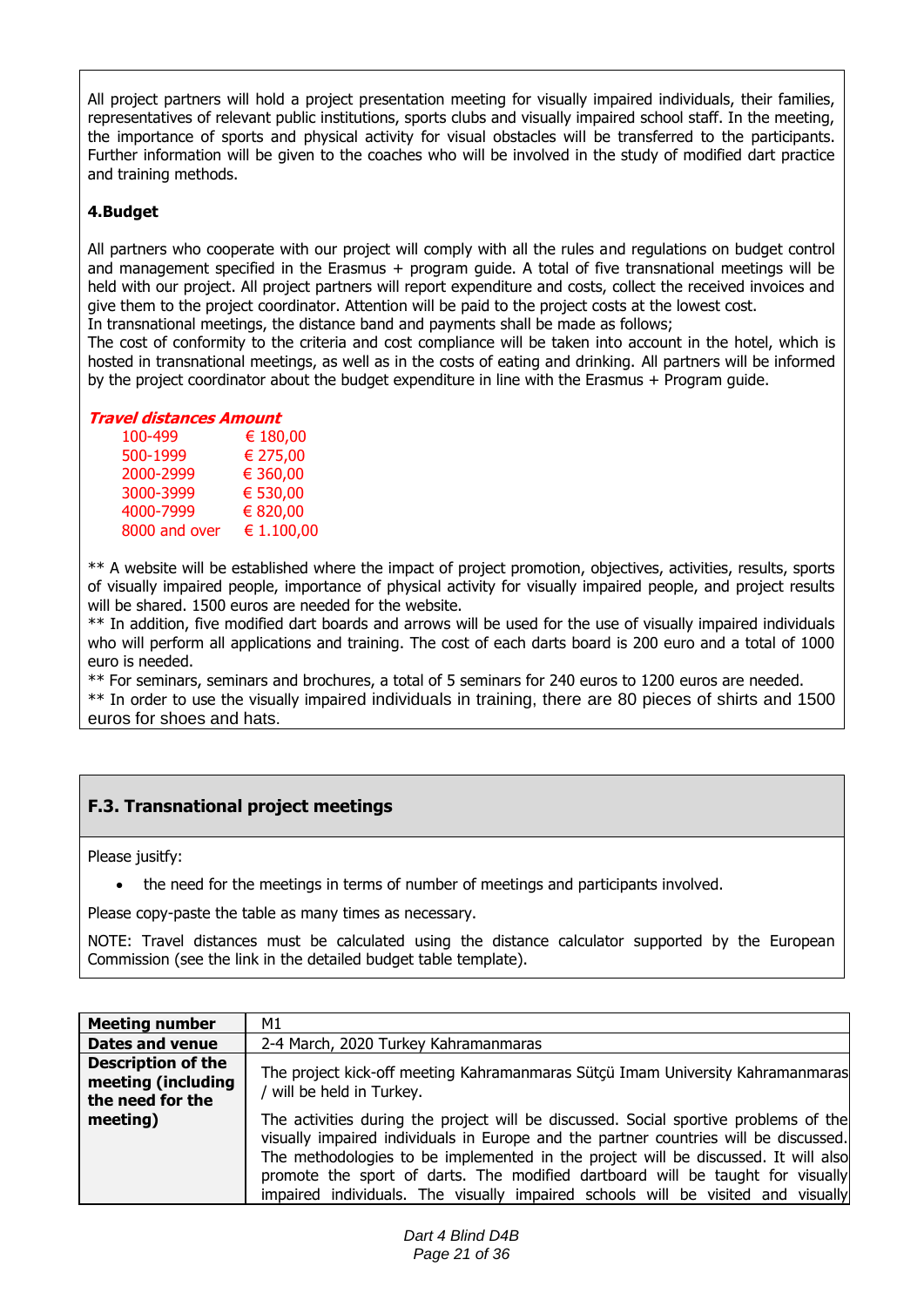|                                                                                                                  | impaired individuals will be examined on site. Dissemination,<br>budget<br>andl<br>communication will be discussed.                                                                                                                                                                                                                                                                                                                                                                                                                                                                                  |
|------------------------------------------------------------------------------------------------------------------|------------------------------------------------------------------------------------------------------------------------------------------------------------------------------------------------------------------------------------------------------------------------------------------------------------------------------------------------------------------------------------------------------------------------------------------------------------------------------------------------------------------------------------------------------------------------------------------------------|
| <b>Hosting</b><br>organisation and<br>the number of<br>participants                                              | Hosted by: Kahramanmaras Sutcu Imam University, three participants                                                                                                                                                                                                                                                                                                                                                                                                                                                                                                                                   |
| Justify the need<br>for the given<br>number of<br>participants and<br>specify the role of<br>each of them        | A project coordinator and a coach will participate on behalf of all participating partners.<br>Project coordinators are important in order to perform activities such as project<br>management, budget and dissemination in a systematic way. The coaches to be<br>attended are required to see and practice the applications and training program of<br>modified darts.<br>Rijeka disability sports association, two Participants<br>Lousada Municapilitiy, two participants<br>Budapest Association for International Sports, two participants<br>Cooperativa Cooberhabile Onlus, two participants |
| <b>Participating</b><br>organisations and<br>the number of<br>participants per<br>each of them                   | Hosted by: Kahramanmaras Sutcu Imam University, three participants<br>Rijeka disability sports association, two participants<br>Lousada Municapilitiy, two participants<br>Budapest Association for International Sports, two participants                                                                                                                                                                                                                                                                                                                                                           |
| <b>Justify the need</b><br>for the given<br>number of<br>participants and<br>specify the role of<br>each of them | The project start-up meeting is important for the participation of all partners and the<br>first meeting of the project activities to be discussed face to face.<br>Topics such as elaboration of project activities, determination of duties and<br>responsibilities of the project partners will be discussed at the initial meeting.<br>Good practice will include topics such as initiation of dart training in partner countries,<br>selection of target audience visually impaired individuals, training programs and risk<br>factors in training.                                             |

| <b>Meeting number</b>                                                                                            | M2                                                                                                                                                                                                                                                                                                                                                                                                                                                                                                                                                                                                                                                                     |
|------------------------------------------------------------------------------------------------------------------|------------------------------------------------------------------------------------------------------------------------------------------------------------------------------------------------------------------------------------------------------------------------------------------------------------------------------------------------------------------------------------------------------------------------------------------------------------------------------------------------------------------------------------------------------------------------------------------------------------------------------------------------------------------------|
| Dates and venue                                                                                                  | 6-8 June, 2020 - Croatia/Rijeka                                                                                                                                                                                                                                                                                                                                                                                                                                                                                                                                                                                                                                        |
| <b>Description of the</b><br>meeting (including<br>the need for the<br>meeting)                                  | The first meeting will be held in Rijeka by Rijeka disability sports association.<br>The progress of activities and risk factors of the partner countries will be discussed. In<br>the three-month period, the first interim meeting should be held in order to discuss<br>issues such as the effect of trainings on visually impaired individuals. Dissemination,<br>budget and evaluation issues will be discussed.                                                                                                                                                                                                                                                  |
| <b>Hosting</b><br>organisation and<br>the number of<br>participants                                              | Hosted by Rijeka disability sports association, two participants                                                                                                                                                                                                                                                                                                                                                                                                                                                                                                                                                                                                       |
| <b>Justify the need</b><br>for the given<br>number of<br>participants and<br>specify the role of<br>each of them | At the first interim meeting of the project, the host institution represented a project<br>coordinator and a trainer representing the Rijeka disability sports association, a project<br>coordinator representing the Sütçü Imam University on behalf of the coordinating<br>country and two dart trainers, and the other partner countries, with a project<br>coordinator and a dart coach It will participate.<br>Project coordinators, project management, evaluation and budget issues are discussed<br>and mutual exchange of information; coaches are important for visually impaired<br>individuals to implement, compare and review progress on dart training. |
| <b>Participating</b><br>organisations and<br>the number of<br>participants per<br>each of them                   | Hosted by Rijeka disability sports association, two participants<br>Kahramanmaras Sutcu Imam University, three participants<br>Lousada Municapilitiy, two participants<br>Budapest Association for International Sports, two participants<br>Cooperativa Cooberhabile Onlus, two participants                                                                                                                                                                                                                                                                                                                                                                          |
| <b>Justify the need</b><br>for the given                                                                         | A project coordinator and a dart trainer from the partner countries, a project<br>coordinator and two coaches from the coordinator Sütçü Imam University will                                                                                                                                                                                                                                                                                                                                                                                                                                                                                                          |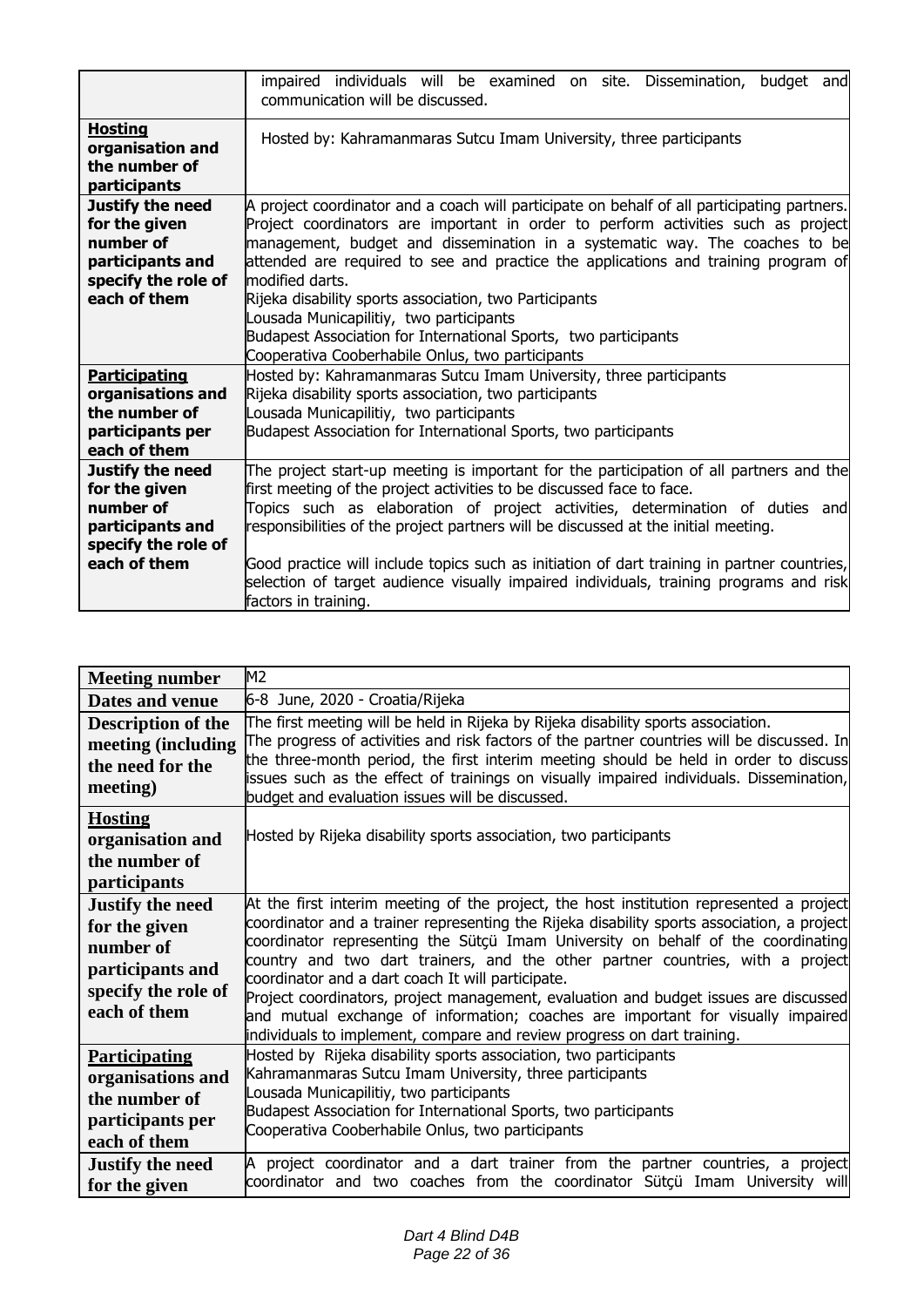| number of           | participate. Coordinators should participate in the first mid-term meeting in terms of                 |
|---------------------|--------------------------------------------------------------------------------------------------------|
| participants and    | evaluation of the project in general terms. It is important for the coaches to participate             |
| specify the role of | in the first mid-term meeting in order to evaluate the training for visually impaired<br>lindividuals. |
| each of them        |                                                                                                        |

| <b>Meeting number</b>                                                                                            | M <sub>3</sub>                                                                                                                                                                                                                                                                                                                                                                                                                                                                                                                                                                                                                                                                                                                                                 |
|------------------------------------------------------------------------------------------------------------------|----------------------------------------------------------------------------------------------------------------------------------------------------------------------------------------------------------------------------------------------------------------------------------------------------------------------------------------------------------------------------------------------------------------------------------------------------------------------------------------------------------------------------------------------------------------------------------------------------------------------------------------------------------------------------------------------------------------------------------------------------------------|
| Dates and venue                                                                                                  | 14-16 October, 2020 - Portugal/Lousada                                                                                                                                                                                                                                                                                                                                                                                                                                                                                                                                                                                                                                                                                                                         |
| <b>Description of the</b><br>meeting (including<br>the need for the<br>meeting)                                  | A project coordinator and coordinator a project coordinator and two coaches from<br>Sütçü Imam University will participate. Coordinators are required to attend the second<br>midterm meeting in order to evaluate the project in general terms. It is important for<br>the trainer to participate in the second mid-term meeting in order to evaluate the<br>training for visually impaired individuals.                                                                                                                                                                                                                                                                                                                                                      |
| <b>Hosting</b><br>organisation and<br>the number of<br>participants                                              | Lousada Municapilitiy, two participants                                                                                                                                                                                                                                                                                                                                                                                                                                                                                                                                                                                                                                                                                                                        |
| <b>Justify the need</b><br>for the given<br>number of<br>participants and<br>specify the role of<br>each of them | A project coordinator and coordinator a project coordinator and two coaches from<br>Sütçü Imam University will participate. Coordinators are required to attend the second<br>midterm meeting in order to evaluate the project in general terms. It is important for<br>the trainer to participate in the second mid-term meeting in order to evaluate the<br>training for visually impaired individuals.<br>It is important for the project coordinators to participate in the project management<br>and implementation of information exchange in order to eliminate the mutual<br>deficiencies. Trainers will prepare and present a report on the effects of darts on<br>visually impaired individuals.                                                     |
| <b>Participating</b><br>organisations and<br>the number of<br>participants per<br>each of them                   | Hosted by Lousada Municapilitiy, two participants<br>Rijeka disability sports association, two participants<br>Kahramanmaras Sutcu Imam University, three participants<br>Budapest Association for International Sports, two participants<br>Cooperativa Cooberhabile Onlus, two participants                                                                                                                                                                                                                                                                                                                                                                                                                                                                  |
| <b>Justify the need</b><br>for the given<br>number of<br>participants and<br>specify the role of<br>each of them | A project coordinator and coordinator a project coordinator and two coaches from<br>Sütçü Imam University will participate. Coordinators are required to attend the second<br>midterm meeting in order to evaluate the project in general terms. It is important for<br>the trainer to participate in the second mid-term meeting in order to evaluate the<br>training for visually impaired individuals.<br>It is important for the project coordinators to participate in the project management<br>and implementation of information exchange in order to eliminate the mutual<br>deficiencies. The physical, psychological effects of the dart applications on the visually<br>impaired and the opinions of the families will be evaluated by the coaches. |

| <b>Meeting number</b>     | M <sub>4</sub>                                                                                                                                                                   |
|---------------------------|----------------------------------------------------------------------------------------------------------------------------------------------------------------------------------|
| Dates and venue           | 12-14 February, 2021 - Hungary / Budapest                                                                                                                                        |
| <b>Description of the</b> | The third interim meeting is important in terms of the completion of the project and the                                                                                         |
| meeting (including        | final meeting. Preparations for the final meeting; reports, national and international                                                                                           |
| the need for the          | impacts of the project, dissemination activities and all necessary preparations for the<br>reports to be submitted to the project coordinator will be discussed in this meeting. |
| meeting)                  |                                                                                                                                                                                  |
| <b>Hosting</b>            |                                                                                                                                                                                  |
| organisation and          | Budapest Association for International Sports, two participants                                                                                                                  |
| the number of             |                                                                                                                                                                                  |
| <i>participants</i>       |                                                                                                                                                                                  |
| <b>Justify the need</b>   | A project coordinator and a dart coach from the host institution and partner countries                                                                                           |
| for the given             | will participate, and a project coordinator and two coaches from the coordinator Sutcu                                                                                           |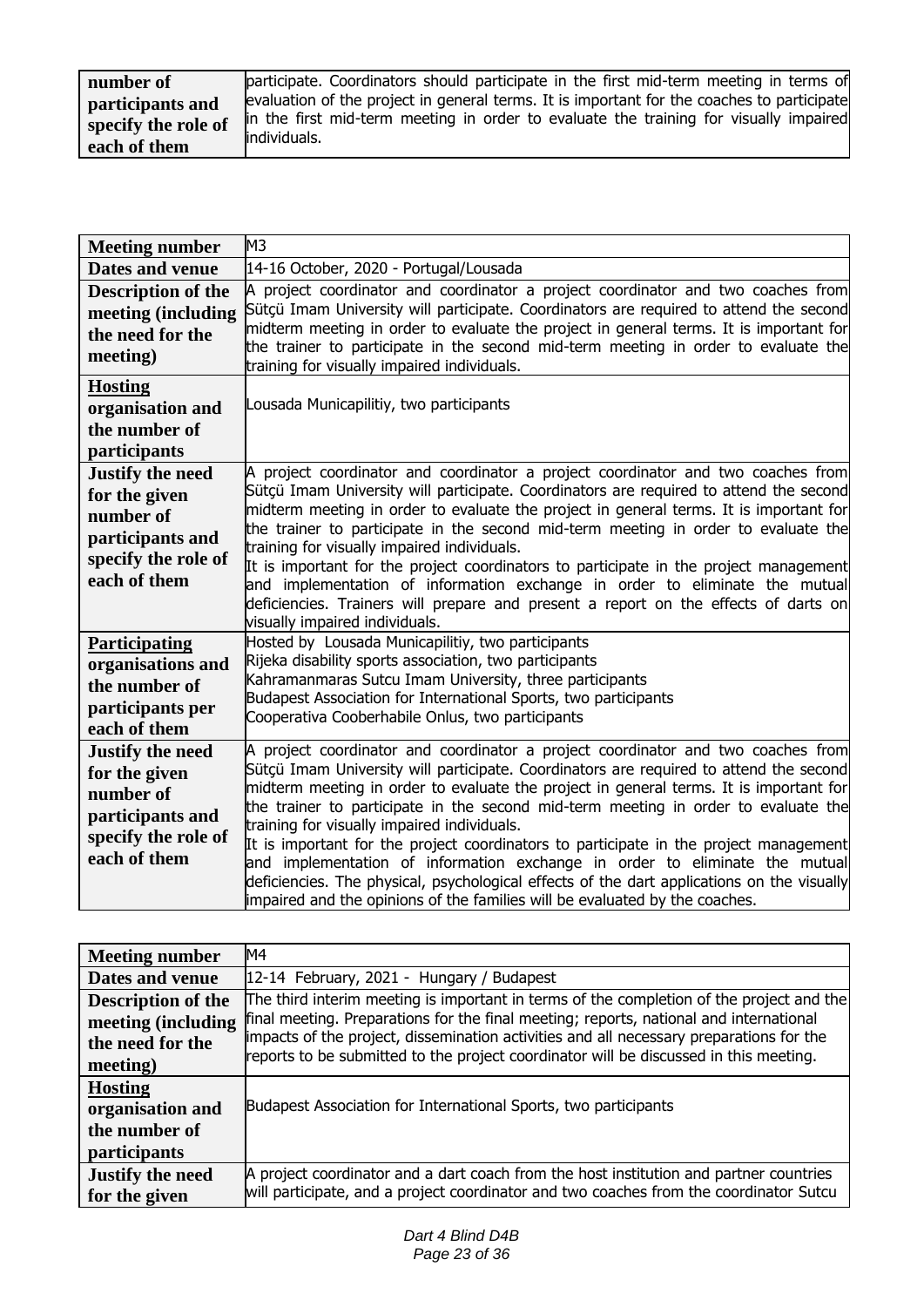| number of               | Imam University will participate.                                                          |
|-------------------------|--------------------------------------------------------------------------------------------|
| participants and        |                                                                                            |
| specify the role of     |                                                                                            |
| each of them            |                                                                                            |
| <b>Participating</b>    | Hosted by Budapest Association for International Sports, two participants                  |
| organisations and       | Lousada Municapilitiy, two participants                                                    |
| the number of           | Rijeka disability sports association, two participants                                     |
| participants per        | Kahramanmaras Sutcu Imam University, three participants                                    |
|                         | Cooperativa Cooberhabile Onlus, two participants                                           |
| each of them            |                                                                                            |
| <b>Justify the need</b> | It is important for the trainer and coordinators to attend the meeting in order to discuss |
| for the given           | the activities of the project from the beginning to the end, the effects of the dart       |
| number of               | activities on the visually impaired individuals and the effects of the project results on  |
| participants and        | the other stakeholder institutions.                                                        |
| specify the role of     |                                                                                            |
| each of them            |                                                                                            |

| <b>Meeting number</b>                                                                                            | M5 Final meeting                                                                                                                                                                                                                                                                                                                                                                                                                                                                                                                                                                                                  |
|------------------------------------------------------------------------------------------------------------------|-------------------------------------------------------------------------------------------------------------------------------------------------------------------------------------------------------------------------------------------------------------------------------------------------------------------------------------------------------------------------------------------------------------------------------------------------------------------------------------------------------------------------------------------------------------------------------------------------------------------|
| Dates and venue                                                                                                  | 15-17 May 2021- Florence/İtaly                                                                                                                                                                                                                                                                                                                                                                                                                                                                                                                                                                                    |
| <b>Description of the</b><br>meeting (including<br>the need for the<br>meeting)                                  | The final project of the project will be hosted by Florence Cooperativa Cooberhabile<br>Onlus, Italy. During the final meeting, dissemination activities throughout the project,<br>monitoring evaluation activities, the impact of dart training on the target group, the<br>national and international impact of the project will be presented by all partner<br>countries in the final report of the project. Coordinator Kahramanmaras Sutcu Imam<br>University will inform all partners about the reports to be submitted to the commission.<br>Project coordinators will submit project management reports. |
| <b>Hosting</b><br>organisation and<br>the number of<br>participants                                              | Hosted by Cooperativa Cooberhabile Onlus, two participants                                                                                                                                                                                                                                                                                                                                                                                                                                                                                                                                                        |
| <b>Justify the need</b><br>for the given<br>number of<br>participants and<br>specify the role of<br>each of them |                                                                                                                                                                                                                                                                                                                                                                                                                                                                                                                                                                                                                   |
| <b>Participating</b><br>organisations and<br>the number of<br>participants per<br>each of them                   | Hosted by Cooperativa Cooberhabile Onlus, two participants<br>Budapest Association for International Sports, two participants<br>Lousada Municapilitiy, two participants, two participants<br>Rijeka disability sports association, two participants<br>Kahramanmaras Sutcu Imam University, three participants                                                                                                                                                                                                                                                                                                   |
| <b>Justify the need</b><br>for the given<br>number of<br>participants and<br>specify the role of<br>each of them | A coordinator and two coaches from the coordinator Sutcu Imam University will<br>participate. A coordinator from the host country, a coach will participate in a co-<br>ordinator, a coach from other partner countries.<br>At the final meeting, the coaches who will attend will compare the social, physical and<br>mental impacts of dart training on visually impaired individuals and their families.                                                                                                                                                                                                       |

### **F.4. Exceptional costs**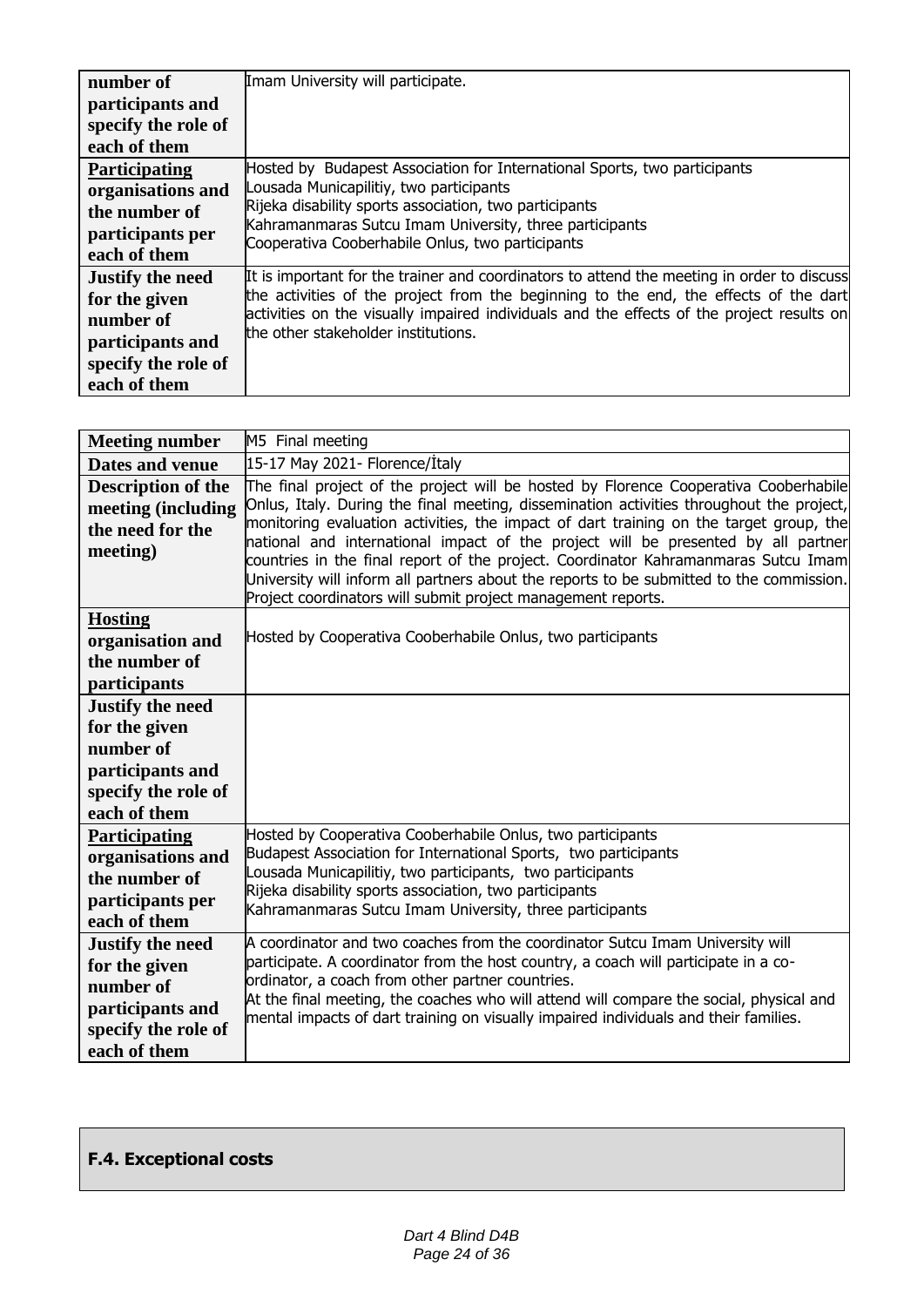**(to be filled in only if applicable)**

If you include any 'Exceptional costs' items (e.g. subcontracting or purchase of goods and services) in the detailed budget table, please justify all of them here in this section and link each of them to the respective project activity they have to support/fulfil.

\*\* A website will be established where the impact of project promotion, objectives, activities, results, sports of visually impaired people, importance of physical activity for visually impaired people, and project results will be shared. 1500 euros are needed for the website.

\*\* In addition, five modified dart boards and arrows will be used for the use of visually impaired individuals who will perform all applications and training. The cost of each darts board is 200 euro and a total of 1000 euro is needed.

\*\* For seminars, seminars and brochures, a total of 5 seminars for 240 euros to 1200 euros are needed.

\*\* In order to use the visually impaired individuals in training, there are 80 pieces of shirts and 1500 euros for shoes and hats.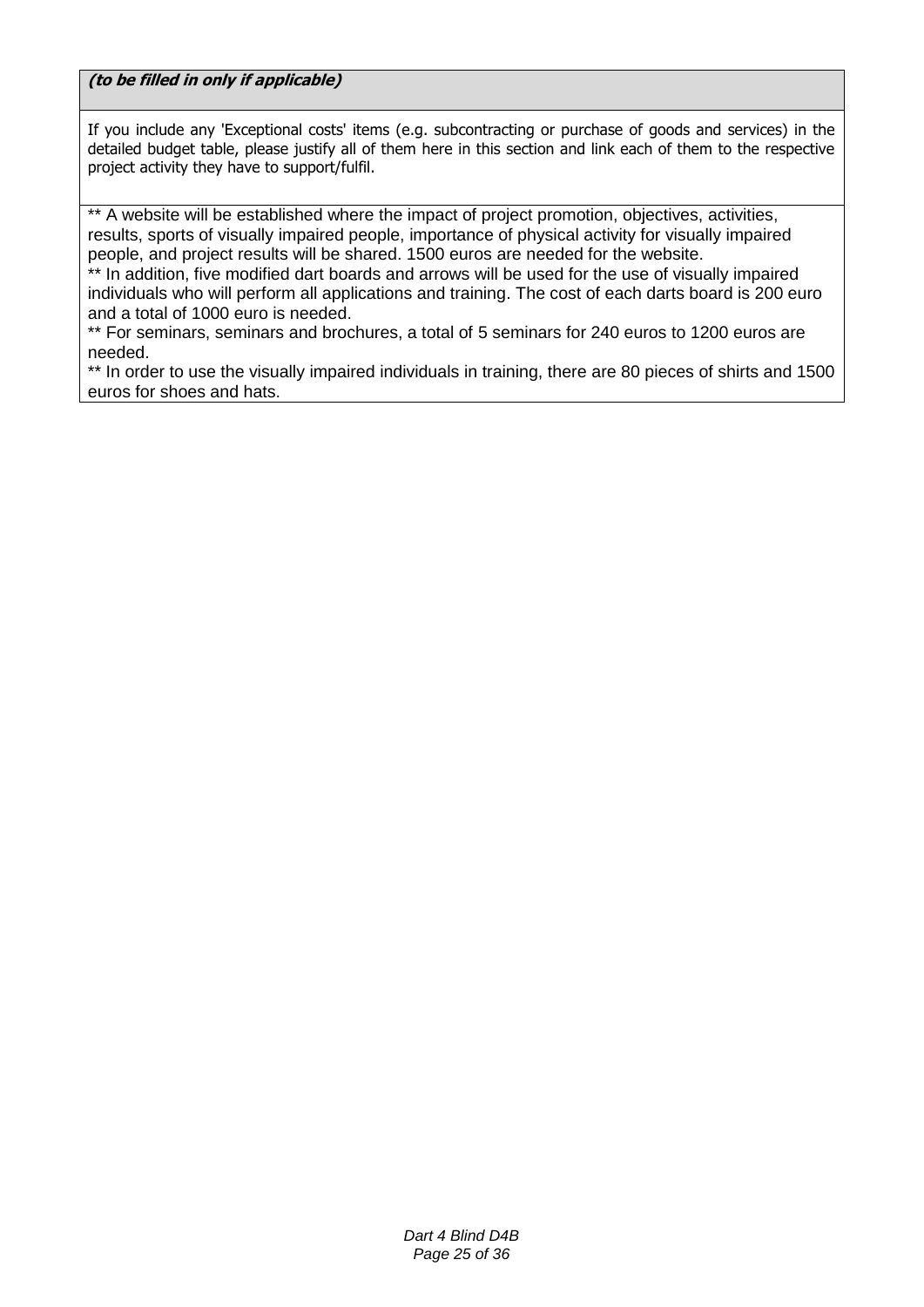# **PART G – Quality of the project team**

## **and cooperation arrangements**

### **G.1. Project team**

Please describe the participation of people with expertise for the implementation of the project and the division of their responsibilities and tasks.

### **Kahramanmaras Sutcu Imam University - Kahramanmaras/Turkey**

### **Turkey Team**

1

Position in project : Project Coordinator Surname, First name: Gençay, Ökkeş Alpaslan Organisation Kahramanmaras Sutcu Imam University, School of Physical Education and Sports Position/Category: Professor Telephone : +905324468967 Email : alpaslan@ksu.edu.tr Website : <http://besyobesob.ksu.edu.tr/Default.aspx?SId=7447>

### A. Professional experiences

- 1. 2002-date: Head of Department of PE, Kahramanmaras Sutcu Imam University
- 2. 2015-date: Professor, Kahramanmaras Sutcu Imam University, School of Physical Education and Sports
- 3. 2011-2013: Local Administrator of the National Measuring and Selection Center (OSYM),
- 4. 2011-2015: Assoc. Prof.Dr. Kahramanmaras Sutcu Imam University
- 5. 2002-2010: Asst. Prof.Dr. Kahramanmaras Sutcu Imam University
- 6. 2002-2008: Manager of the School of Physical Education and Sports
- 7. 1998-2000: Research Asst. Kahramanmaras Sutcu Imam University
- 8. 1992-1998: Lecturer Kahramanmaras Sutcu Imam University

### A. Education

- 1. PhD, 2002: Institute of Health Sciences, Gazi University,
- 2. MSc, 1995: Institute of Health Sciences, Dept. of Sport Sciences, Erciyes University,
- 3. BSc, 1992: Physical Education and Sports Teaching, Gazi University,

### B. Research

- 1. Adapted physical education for children/people with disabilities,
- 2. Exercise physiology,
- 3. Athletes Performances,
- 4. Motor Control,
- 5. Scientifich research and ethical considerations.

 $\overline{2}$ Position in project : Superior Technician Surname, First name : Gençay, Selçuk Organisation : Kahramanmaras Sutcu Imam University, School of Physical Education and Sports Position/Category: Professor Telephone: +905324468966 Email: sgencay@ksu.edu.tr Website : http://besyosyb.ksu.edu.tr/Default.aspx?SId=330 A. Professional experiences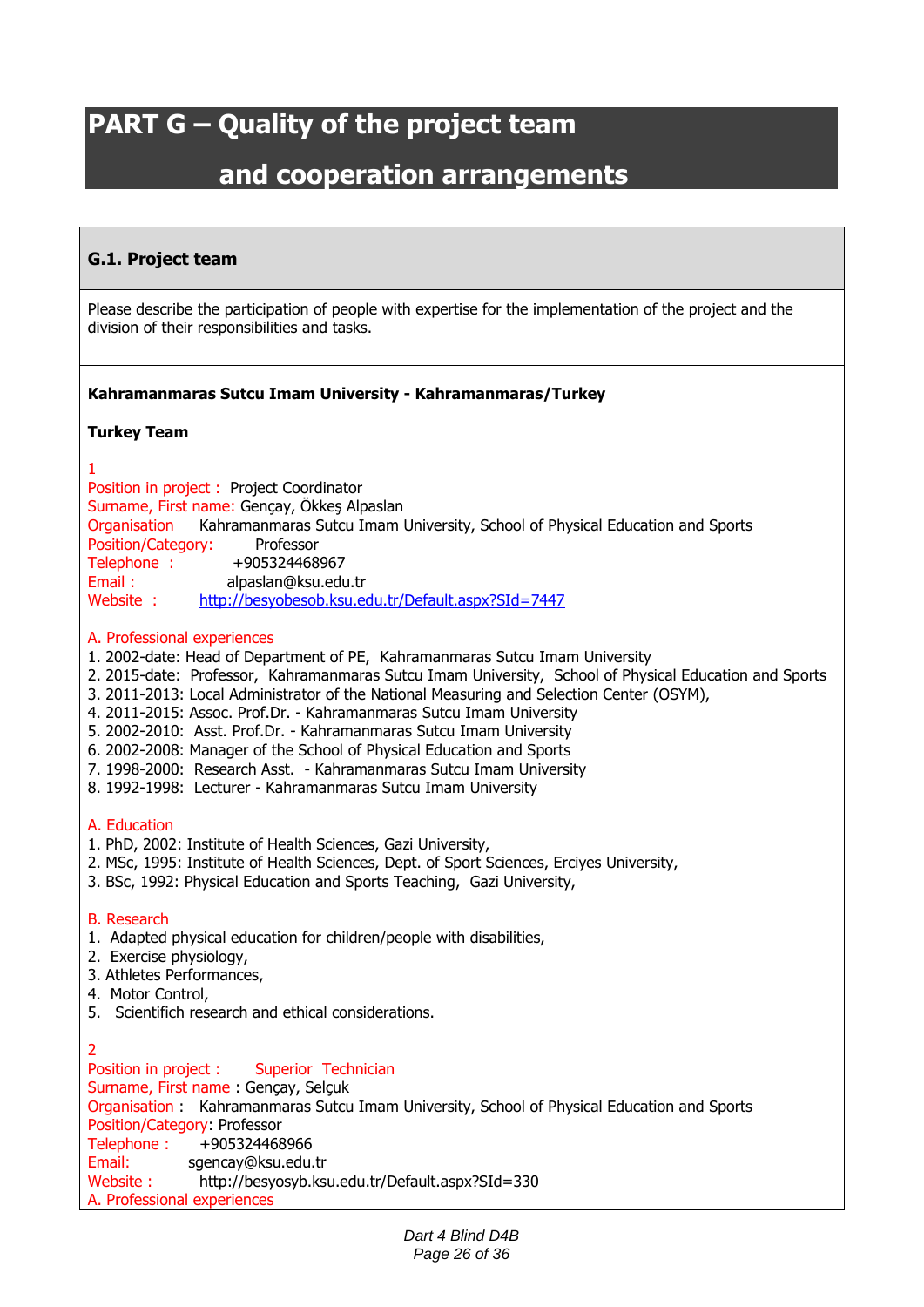- 1. 2005-date:Head of Department of Sport Management , Kahramanmaras Sutcu Imam University
- 2. 2019-date: Professor, Kahramanmaras Sutcu Imam University, School of Physical Education and Sports 3. 2014-2017: Manager of the School of Physical Education and Sports,Kahramanmaras Sutcu Imam University
- 4. 2014-2019:Assoc. Prof.Dr.- Kahramanmaras Sutcu Imam University
- 5. 2005-2014:Asst. Prof.Dr.- Kahramanmaras Sutcu Imam University

### A. Education

- 1. PhD, 2004: Institute of Health Sciences, Gazi University,
- 2. MSc, 2000: Institute of Health Sciences,Dept. Of Sport Sciences, Gazi University ,
- 3. BSc, 1998:Physical Educationand Sports Teaching, Gazi University,

### B. Research Interests

- 1. Sports Management
- 2. Recreation ,
- 3. Sports Marketing,
- 4. Social psychology ,
- 5. Exercise Psychology

### 3-

Position in project Superior Technician Surname, First name GERI, Serdar Organisation Mardin Artuklu University, School of Physical Education and Sports Position/Category Associate Professor Telephone +905332142823 Email: [serdargeri@artuklu.edu.tr](mailto:serdargeri@artuklu.edu.tr) Web site: <http://www.artuklu.edu.tr/beden-egitimi-yuksekokulu/yonetim>

### A. Professional experiences

- 1. 2004-2010: Sakarya University Research assistant
- 2. 2010-2017: : Sakarya University, Asst. Prof.Dr.
- 3. 2018-today: Mardin Artuklu University, Head of School of Physical Education and Sports, Assoc. Prof.Dr.

### A. Education

- 1. PhD, 2010: Physical Education and Sports Sciences , Marmara University,
- 2. MSc, 2004: Physical Education and Sports Sciences, Sakarya University,
- 3. BSc, 2001: Physical Education and Sports, Sakarya University,

### B. Research Interests

- 1. Sports Management,
- 2. Sport and culture,
- 3. Sports Clubs,
- 4. Sports and multiculturalism,
- 5. Sports Economy
- C. Projects (only relavent for this application)

### **Rijeka Sport Association For Persons With Disabilities/Croatia**

### **Croatia/Team**

### 1-

Position: Legal representative Surname, First name Dobrović , Luka Organisation Rijeka sports association for persons with disabilities Position/Category Secretary General Telephone +385 51 312 224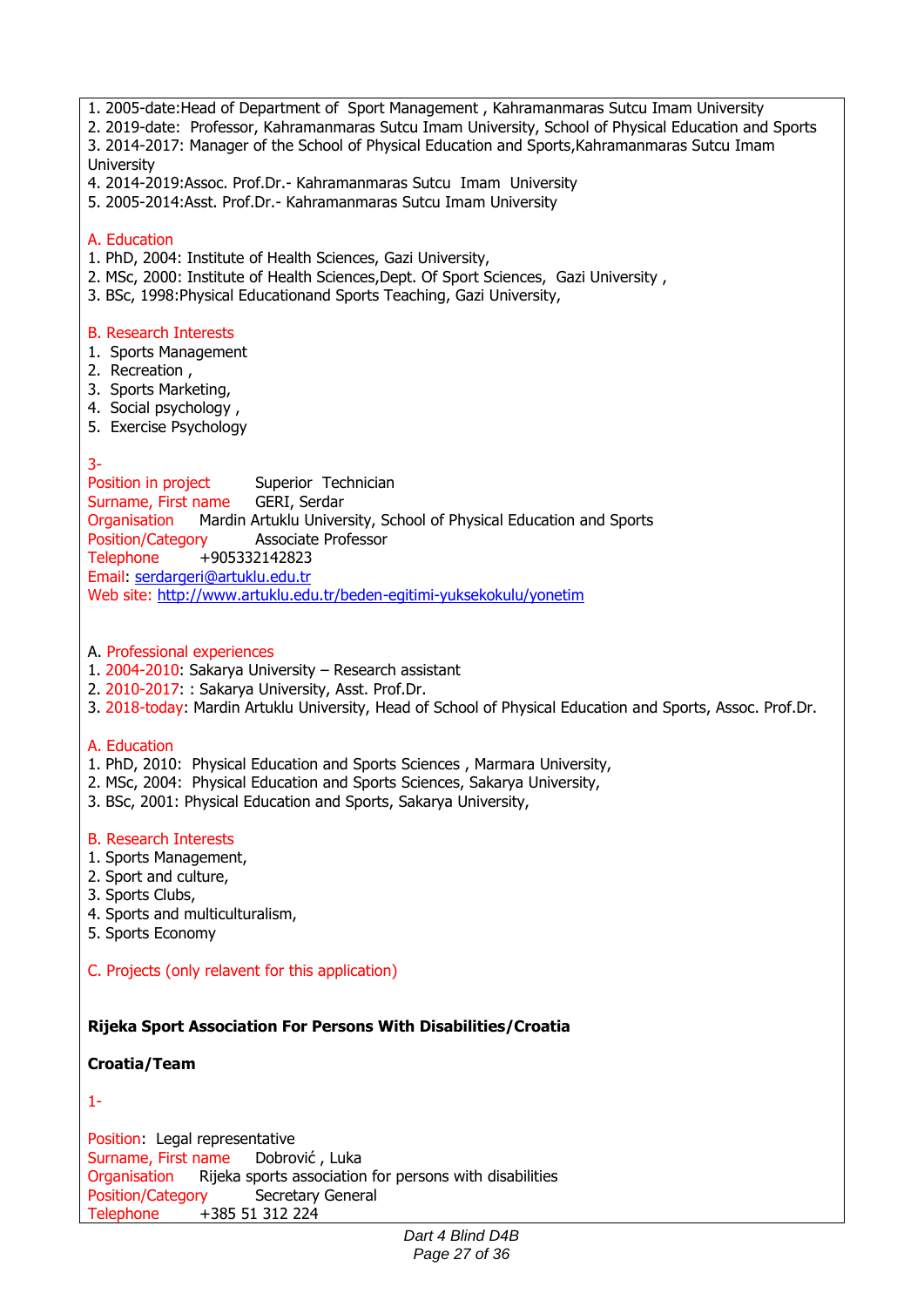Email ssoi-rijeka@ssoi-rijeka.hr Websit[ewww.ssoi-rijeka.hr](http://www.ssoi-rijeka.hr/)

Mr. Luka Dobrović is the Secretary General of the Rijeka sports association for persons with disabilites since 2009 and experienced project manager with more then 10 years of experience in EU funded and other projects management. Luka Dobrovic is the head of Croatian Paralympic Comitte board for EU funds management, and also responisble for implementaton of media campaigns and awareness raising campaigns. His professional work includes experience in public relations, planning and implementation of strategy and activities consistent with overall aims and requirements of the organization, preparation of relevant administration in a timely and accurate manner, ISO 9001 standard implementation, organization and management of high-level sports events.

Mr. Dobrovic chaired organisation of mayor sport events in the city of Rijeka, such are European and World championships.

### Education

Faculty of Economics and Business, University of Rijeka, Croatia, Master of Arts in Marketing and Management (postgraduate study) 2014. Faculty of Economics and Business, University of Rijeka, Croatia, Master of Arts in International Business (graduate study) 2006. Additional education:

- EU Technical Assistance for Civil Society Organisations in Croatia, Certification for preparation and implementation of EU funded projects, EU Project Cycle Management, Cost benefit analysis, Monitoring and evaluation, Management of Structural and Cohesion Funds, February 2009 to present.

European Certification and Qualification Association (ECQA), Certificate of attendance of EU Project Management, European Territorial Cooperation, Quality management, 2010.

- Croatian Olympic Academy, degree in sports recreation, 2010.

Business Excellence Academy Zagreb, Certificate of attendance for leadership, Human resources, Finance, Train the trainer,

February 2009 to November 2010

Trigon Investment Advisors LLC, Wall Street, New York, USA, Internship for Global Economics, Finance, Hedge Funding, Futures, Global Banking, Commodities Exchange, February 2005 to September 2005.

2

3

Position in project Project Coordinator Surname, First name Draščić Šarinić, Larisa Organization Rijeka sports association for persons with disabilities Position/Category Administrator Telephone 00385 91 561 4453 Email larisa.drascic.sarinic@ssoi-rijeka.hr Websitewww.ssoi-rijeka.hr

### Work experience

Has an administrative experience in economics and accounting, work experience related to the preparation of documentation for the design and engineering of technical and business systems, experience of working in the civil service as an official of the Ministry of the Sea, transport and Infrastructure, the experience of working in the private sector. Working experience as an assistant trainer in sport for people with disabilities.

### Educational background

Economic highschool of Mijo Mirković, Rijeka Professional study of University of Rijeka – univ.bac.oec. Aditional courses: Training course "Integrating diversities through watersports" Advanced Italian Language course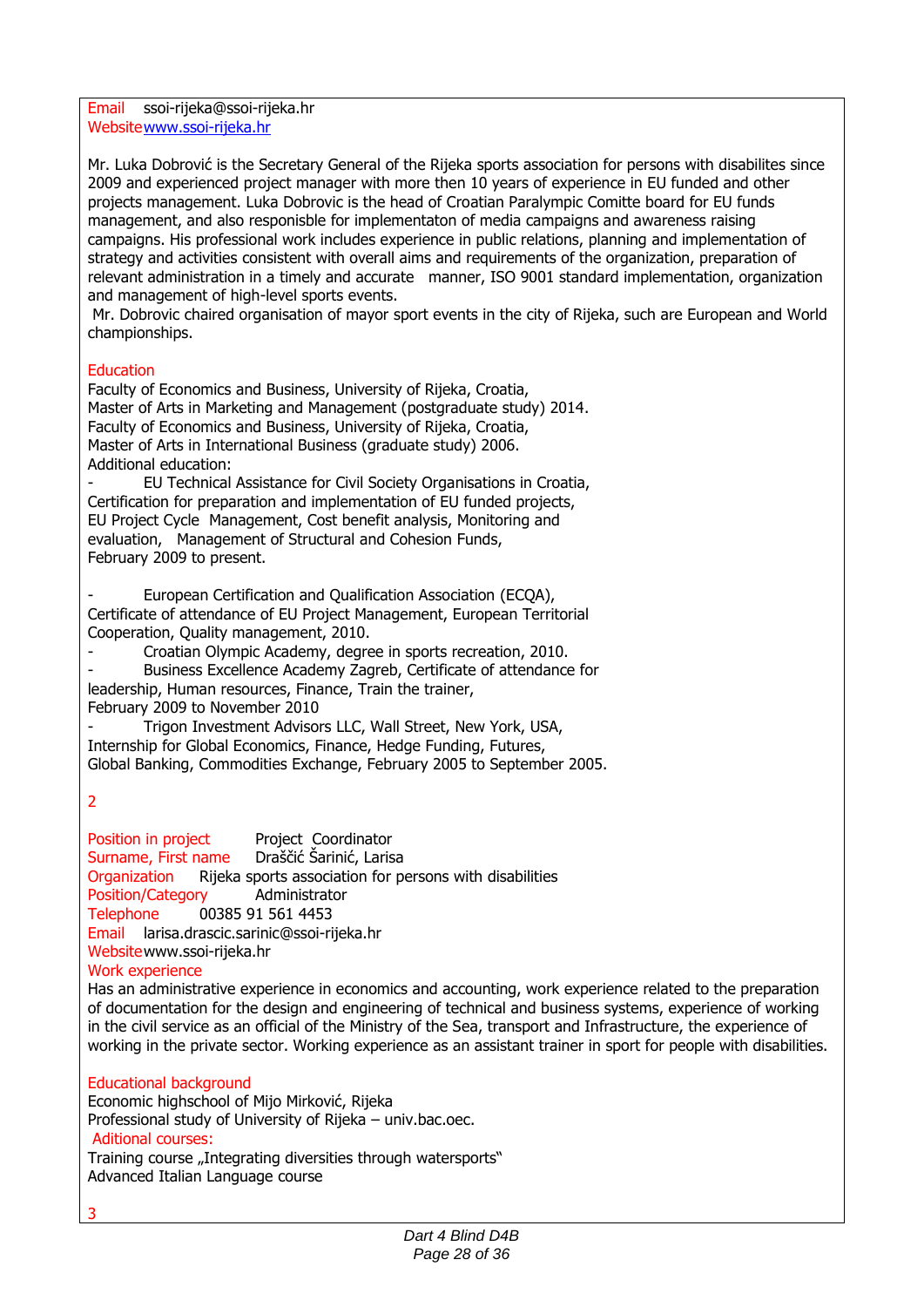Position in project Sport trainer<br>Surname, First name Krošnjar Nives Surname, First name<br>Organization Rijeka Rijeka sports association for persons with disabilities Position/Category Sport coach for disabled people Telephone +385 98 312 502 Email niveskrosnjar@gmail.com nives.krosnjar@ssoi-rijeka

Websitewww.ssoi-rijeka.hr

Work experience 5 years work experience as a PE professor in primary school,

5 years work experience as skiing coach,

15 years work experience as gymnastics coach,

14 years work experience as tennis coach,

Currently she is working as a sport instructor for people with disabilities.

Educational background 1989. – 1994. University of Zagrebu, Faculty of kinesiology

Title: PE professor (physical education)

1985. – 1989. Center of vocational education for Public administration and Justice system Title: Administrative and professional office-worker

### ADDITIONAL EDUCATION:

Courses Halliwick course Skiing coaches course Tennis coaches course

### **Lousada /Portugal Lousada Municapility**

| Position in project | Project coordinator -   |                            |
|---------------------|-------------------------|----------------------------|
| Surname, First name | Silva, Ana              |                            |
| Organisation        | Município de Lousada    |                            |
| Position/Category   | Sport technician        |                            |
| <b>Telephone</b>    | +351255820500           |                            |
| Email               | ana.silva@cm-lousada.pt | Website: www.cm-lousada.pt |

### WORK EXPERIENCE

Period Superior technician in the Municipality of Lousada since 2008.

Duties:

- Coordination of Physical Activity and Sport in 1st cycle Schools.
- Organizer and promoter of various Sports Activities for the population in different areas.
- Manager of municipal sports infrastructures.
- Support of local associations.
- Supporting of sport as a health factor.
- Manager of human resources in the sports division.

### EDUCATIONAL BACKGROUND

2007 – 2008 Superior institute of Maia, Master in Physical Education for elementary and secondary level; 2005 – 2007 Superior institute of Maia, Degree in Physical Education and Sport Teachings. Superior technician, Master in Physical Education for elementary and secondary level. Degree in Physical

Education and Sport Teachings. Superior technician in the Municipality of Lousada since 2006. Coordination of Physical Activity and Sport in 1st cycle Schools. Organizer and promoter of various Sports Activities for the population in different areas. Support of local associations. Supporting of sport as a health factor and as a tool for social integration. Manager of human resources in the sports division. Advisor internships in the area. She will be responsible for coordinate all the project tasks.

Position in project sports coach Surname, First name Marante, Bruno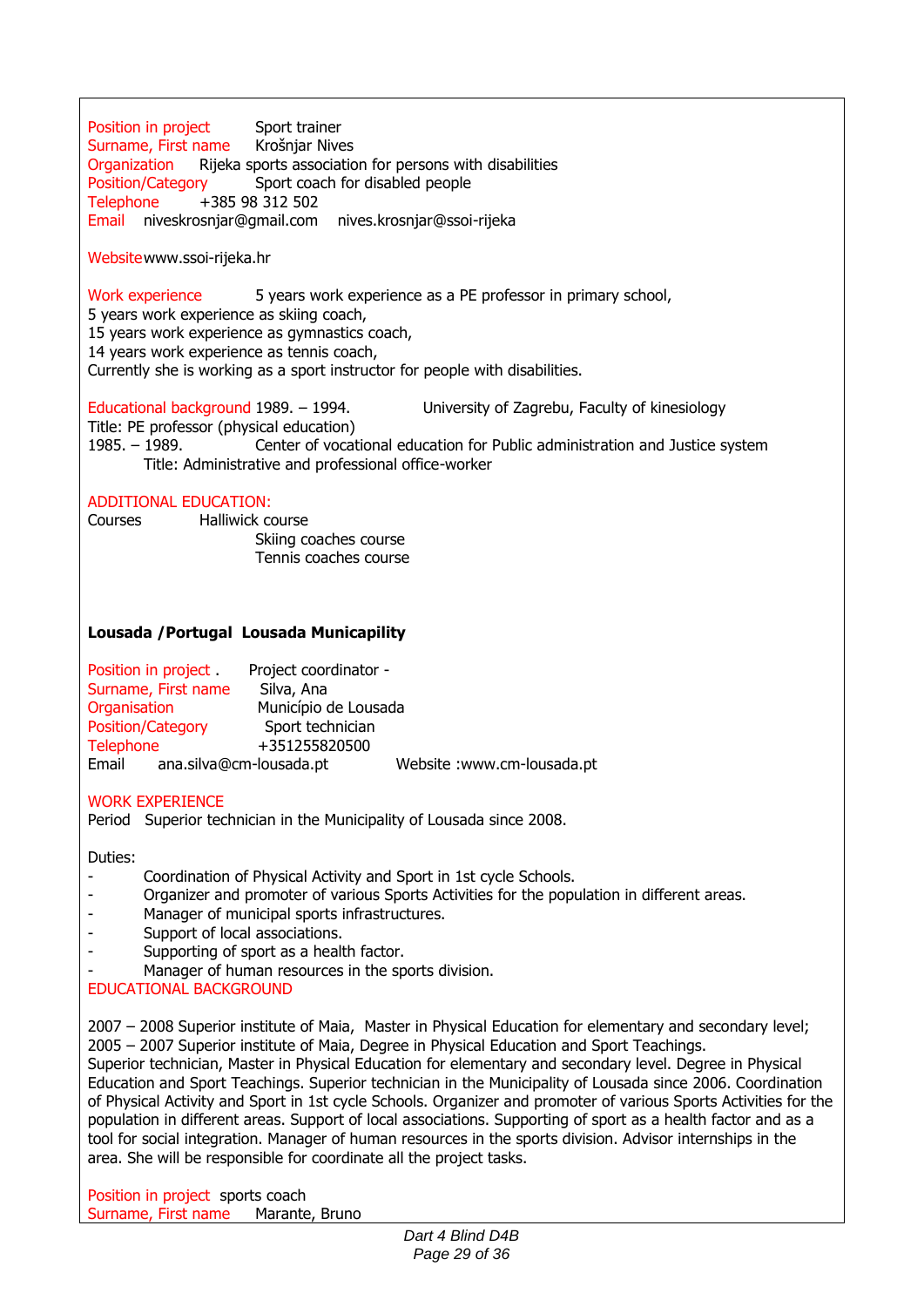Organisation Município de Lousada<br>Position/Category Sport technician Position/Category<br>Telephone + Telephone +351255820500<br>Email bruno.marante@cm-lou bruno.marante@cm-lousada.pt Website www.cm-lousada.pt

#### WORK EXPERIENCE

Period Superior technician in the Municipality of Lousada since 2008.

- Duties:
- Coordination of Physical Activity and Sport in 1st cycle Schools.
- Organizer and promoter of various Sports Activities for the population in different areas.
- Manager of municipal sports infrastructures.
- Support of local associations.
- Supporting of sport as a health factor.
- Advisor internships in the area.

Teacher/Researcher - Superior technician, Master in Physical Education for elementary and secondary level. Degree in Physical Education and Sport Teachings. Superior technician in the Municipality of Lousada since 2006. Organizer and promoter of various Sports Activities for the population in different areas. Manager of municipal sports infrastructures. Support of local associations. Supporting of sport as a health factor. Organize several sport activities to specific age groups, and specific populations such as handicaps, elderly people, events that promote equality in sport, inclusion of certain groups of the population in to the sport Clubs (romans). He will be responsible to supervise the application of the sport program activities

### Ana Carla

Technician, Superior technician: Expert in International Relations. Responsible for all the tasks related to the contact with schools, application of local programs and collaborations. Responsible for the non-teaching personal at schools. She will be responsible for the contact with the parents of study group of students.

#### Nuno Mouro

Technical -Superior technician, he is Computer Specialist, Administration and management of networks and servers, Preparation of technical/financial studies , he develops the Project Management - Involvement in "Valsousa Digital" project IT and Telecommunications Outsourcing. He is also the responsible in the municipality for: Administration and management of networks and servers, Design, planning and installation of network, Market prospecting and development of commercial proposals, Commercial and financial management. He will be responsible for the dissemination, promotion, implementation of reports, analyses, by the study group.

#### **CooperHabile – Onlus**

#### **Italian Team**

Position in project . Project coordinator Surname, First name Porciani Massimo<br>Organisation Cooperativa Social Cooperativa Sociale CooperHabile Onlus Position/Category Vice-Presidnt Telephone +393346689305 Email [massimo.porciani@cooperhabile.it](mailto:massimo.porciani@cooperhabile.it) [porciani@promogest.net](mailto:porciani@promogest.net) Website :www.cooperhabile.it

#### WORK EXPERIENCE

- Presidente of Tuscany Italian Paralympic Committe.
- Member of the Board of ItalianParalympic Committee.
- Member of Board of National Disbled Association, section of Pistoia
- Tecnician of Wheelchair Tennis.
- General Manager in many private companies

#### EDUCATIONAL BACKGROUND

Bachelor of Scientific High School in Montecatini Terme; Degree in Politica Sciences in Florence University; Master in History of Ploitical Philosopy in Florence University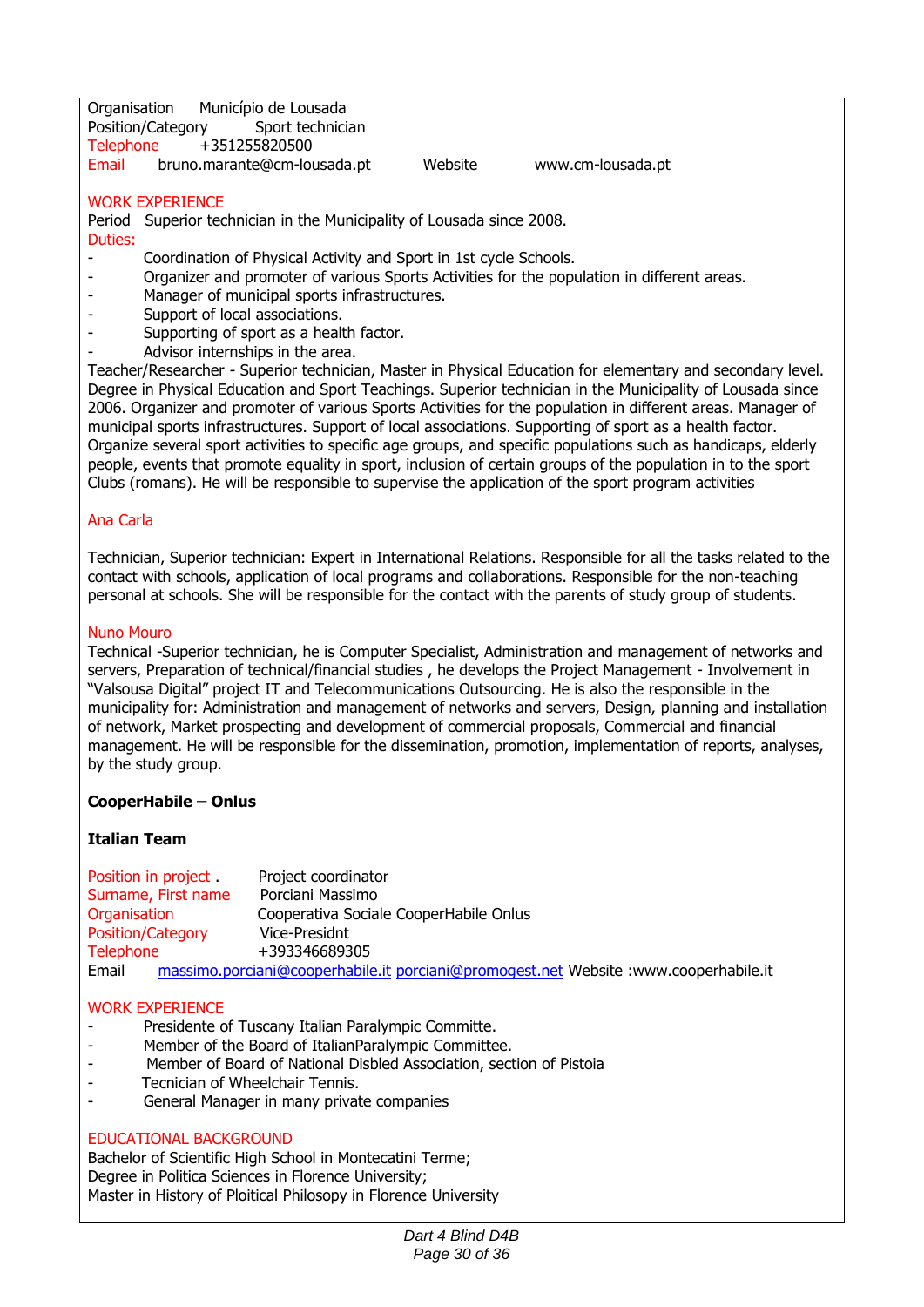Position in project Administrative Surname, First name Iori Sergio<br>Organisation Cooperativa Cooperativa Sociale CooperHabile Onlus Position/Category Administrative Telephone +39 3491035312 Email [sergio.iori@cooperhabile.it](mailto:sergio.iori@cooperhabile.it) [sergio.iori11@gmail.com](mailto:sergio.iori11@gmail.com) Website www.cooperhabile.it

### WORK EXPERIENCE

- Coordination of administrative activity of CooperHabile- Onlus;
- Logistic organizer of various eventsin different areas;
- Manager of incoming company;
- Advisor internships in the area.

### EDUCATIONAL BACKGROUND

Bachelor of Administrative accounting in High School in Florence; Training course in Accounting and Corporate Management in Florence University;

### Stefano Innocenti

President of CooperHabile – Onlus. Responsible for all the tasks related to the contact with third companies and third projects. Responsible for all the promoting sport activities of CooperHabile – Onlus. Tecnician of Chess

#### Alice Porciani

Researcher, she is Communications Specialist, Marketing and management of projects and services. Event Organizer in CooperHabile.

### **G.2. Cooperation arrangements**

Please describe:

- the involvement of an appropriate mix of complementary participating organisations with the necessary profile, experience and expertise to successfully deliver all aspects of the project,
- why the selected partners are best suited to participate in this European project,
- the distribution of responsibilities and tasks demonstrating the commitment and active contribution of all participating organisations,
- the involvement of at least one local or regional sport club.

Our project activities will be carried out with the five partners selected together with the coordinating country. All countries involved in the project have the necessary experience both as coordinator and partner in European Union Erasmus + projects. These experiences will facilitate the implementation of the project requirements, such as the execution, implementation and sharing of the results of our project.

The main objective of our project is to integrate visually impaired individuals into social life by applying the modified darts sport for visually impaired individuals to visually impaired individuals living in all partner countries at Sutcu Imam University. Besides, it is among our other goals to provide social, physical and emotional development of individuals.

People with disabilities, who are disadvantaged groups of society, want to live together with society like people with normal living conditions. The language, religion, race and gender of visually impaired individuals are not important. The problems of visually impaired individuals all over the world are similar. They need to be directed to the sport as social inclusion in order to enable the visually impaired person to participate in social life and integrate with the community and to use their potential.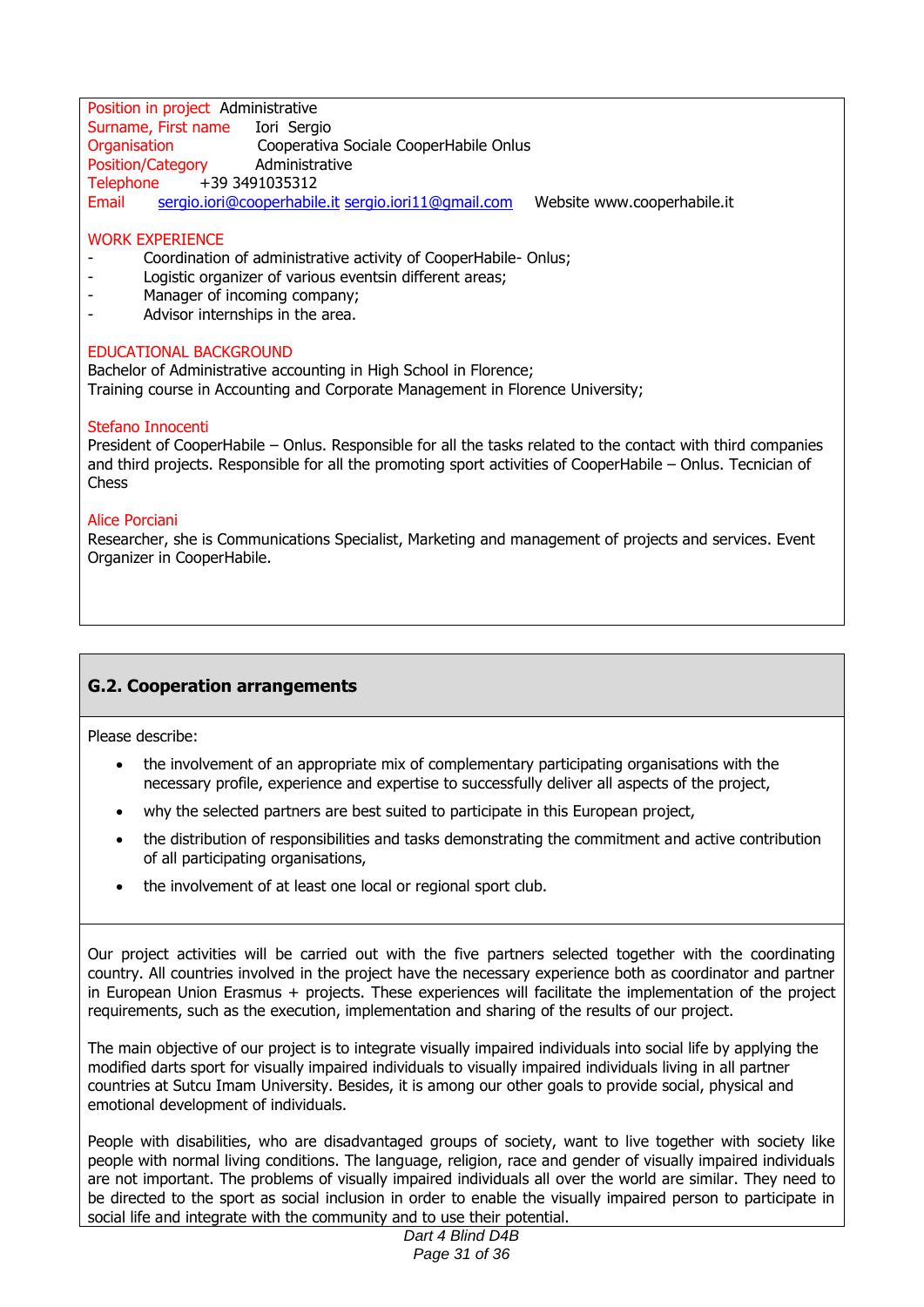This is the same for all disabled people living in Europe. United Nations Declaration on the Rights of Persons with Disabilities; the basic rights such as respect and valorisation, contributing to the increase of selfesteem, education, participation in working life, family and social life, protection from discrimination are emphasized.

In the internal main laws of all partner countries, there are articles on the integration of disabled individuals into social life, and the project will fulfill the requirements of these substances with the partner countries.

In countries where partnerships are made in our project, the attention and needs of visually impaired individuals are remarkable in the interviews and in the information received.

The impact of our Darts for Blind project on the target audience of visually impaired individuals in partner countries:

- \*\* Visually impaired individuals who adopt a more active lifestyle,
- \*\* Visually impaired individuals who are relaxed,
- \*\* Visually impaired individuals with physical coordination,
- \*\* To understand the importance of physical activity and sports,
- \*\* Visually impaired individuals with personal self-confidence,
- \*\* Visually impaired individuals with social communication,
- \*\* Visually impaired individuals who are away from stress,
- \*\* Visually impaired individuals who are at peace with society,
- \*\* Increased social awareness for visually impaired individuals in partner countries,

In this respect, it is clear that carefully designed physical education and sporting activities for visually impaired individuals effectively support all aspects of development (physical, mental, social and emotional) of individuals. Therefore, sports will be used as an effective tool in the special education of visually impaired individuals.

Rijeka sports association for persons with disabilities - Rijeka disability sports association is a regional disability sports federation allaying 19 sport clubs with more than 500 athletes. They collaborate with many elementary schools in the City of Rijeka and Primorie-Gorski kotar region, so we they can bring more than 100 youngsters aged between Blind. The experience of this organization in the field of disability will be greater assurance of a constant focus on project actions to all the boys and girls with different disabilities.

### **G.3. Partner Countries**

<u>.</u>

**(to be filled in only if applicable)**

If applicable, describe the extent to which the involvement of participating organisation from a Partner Country<sup>1</sup> brings an essential added value to the project.

NOTE: please note the difference between the Partner Countries and partner organisations. Please read the

<sup>&</sup>lt;sup>1</sup> For the definition of Partner Countries, please see the Erasmus+ Programme Guide, Part A, 'Eligible Countries': [http://ec.europa.eu/programmes/erasmus-plus/documents/erasmus-plus-programme-guide\\_en.pdf](http://ec.europa.eu/programmes/erasmus-plus/documents/erasmus-plus-programme-guide_en.pdf)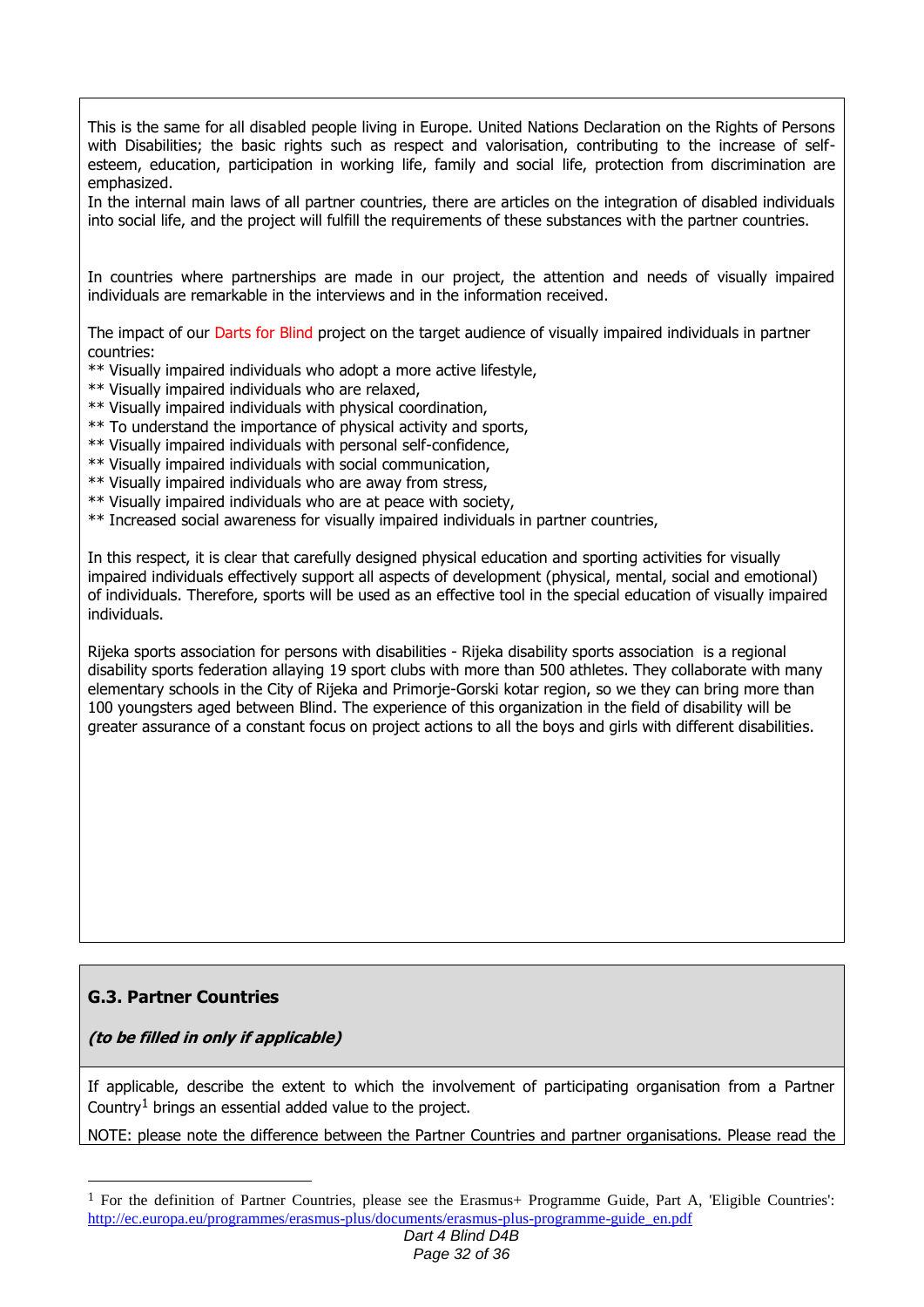footnote 1 (below) thoroughly.

Coordinator Sutcu Imam Kahramanmaras University, School of Physical Education and Sports in particular has done a lot of work on the integration of the social life of people with disabilities in Turkey sporty way. Darts sport has been modified by Sutcu Imam University and it has enabled the development of visually impaired individuals as a new sporting activity, with high physical mental and emotional development. The project coordinator Sutcu Imam University will ensure the spread of dart sport in the partner countries by spreading the best practice in our partner countries.

Our Portuguese partner Lousada Municipality will realize the objectives in the articles related to the integration of disabled individuals in their internal constitutions with social life.

The sports club of Rijeka disability sports association is active in many sports branches and will provide a basis for participation of disabled individuals in other branches with project applications and will increase the number of disabled individuals registered to their clubs.

Rijeka sports association for persons with disabilities - Rijeka disability sports association is a regional disability sports federation allaying19 sport clubs with more than 500 athletes. They collaborate with many elementary schools in the City of Rijeka and Primorie-Gorski kotar region, so we they can bring more than 100 youngsters aged between 9 and 12 years. The experience of this organization in the field of disability will be greater assurance of a constant focus on project actions to all the boys and girls with different disabilities.

## **PART H – Impact and dissemination**

### **H.1. Expected impact of the project**

Please describe:

- the measures for evaluating the project outcomes,
- the potential impact of project on participants and participating organisations
	- during the project lifetime,
	- after the project lifetime,
- the potential impact of project outside the organisations and individuals directly participating in the project, at local, regional, national and/or European level.

They are visually impaired individuals who will directly participate in the project as a target group. With the start of modified dart training in the partner countries, positive results will be seen on the visually impaired individuals participating in the study.

Coaches will be the main beneficiaries of the results of the project. They will improve their knowledge and skills through training and dart practice stages. A new area of expertise will be created for them.

The families of visually impaired individuals will recognize the benefits of dart sports as well as the positive effects of physical activity on visually impaired individuals through our project, which will have an impact on visually impaired families across Europe.

Many studies have been conducted on the participation of people with disabilities in social and sportive life throughout the world and Europe. When we look at the statistics, it is seen that many visually impaired individuals do not do sports, they experience psychological and physical problems away from social life and many of them do not even come out of their homes.

National and international sports have different special significance for the disabled person. Because sports already open a new window to people with disabilities who face many obstacles in their lives and live with the stress created by these obstacles.

Social exclusion is one of the most important problems of the society and the disabled. Both the partner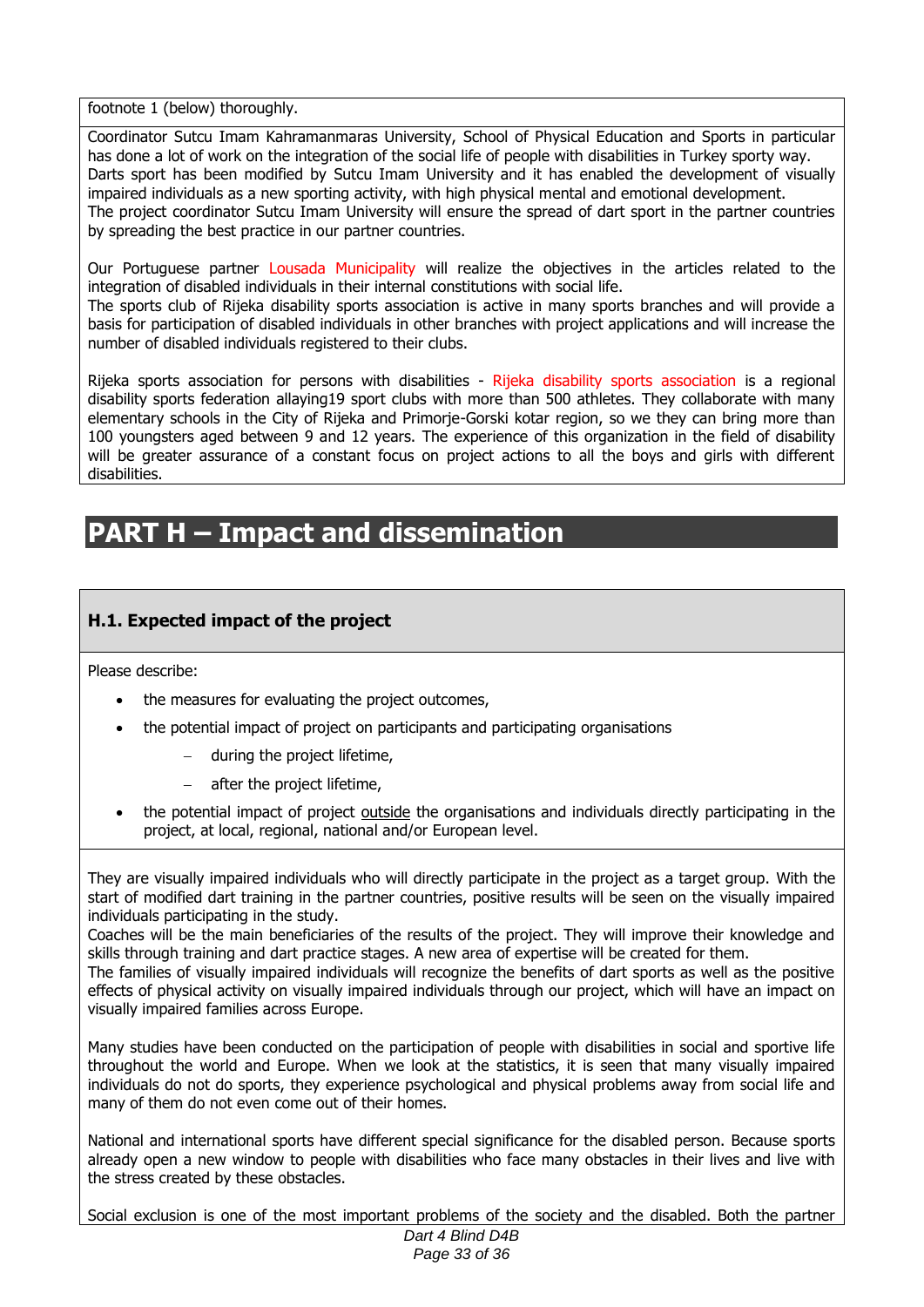countries and other European countries face problems such as social exclusion and detachment due to the obstacle of the visually impaired.

To solve these problems, our Dart 4 Blind project will be a sportive and social model for visually impaired individuals in both Europe and countries to be cooperated.

It is noteworthy that the number of people with disabilities in the world and Europe is high, and researches show that social projects for disabled individuals do not have enough effect.

At present, millions of Europeans suffer from social, sportive, psychology and physical difficulties. Although states have tried to develop policies towards disabled individuals in all countries, many problems have not been overcome.

In our project, the dart activities to be implemented in all participating countries will be effective both nationally and in Europe.

Whatever the type of obstacle, there is always a branch that each person should do and do.

Thanks to sports, it is easier for disabled individuals to establish social relations and thus integrate them into social life.

The aim of the project is to integrate the disabled people into social life and to live a healthy life in the objectives of all the partner countries involved in the project.

Considering that human rights-based approach should be adopted in all policy areas at the international, national, regional and local level to ensure equal and full participation of people with disabilities; Emphasizing that the issues related to disability should be addressed in all sectors through the monitoring of coherent policies and coordinated activities, appropriate measures will be taken in order to encourage the importance of the sports and physical activity of the visually impaired individuals of all the cooperated partners.

Our project will be effective throughout Europe through dissemination activities. We plan to integrate visually impaired individuals into social life through our project.

### **H.2. Dissemination**

Please describe:

- the dissemination plan and measures aimed at sharing the outcomes of project within and outside the participating organisations,
- the plans for ensuring the sustainability of project showing its capacity to continue having an impact and producing results after the EU grant has been used up,
- if relevant, the extent to which materials, documents and media produced will be made freely available and promoted through open licences.

The success of a good project is always due to an excellent dissemination strategy, able not only to reach targeted groups, but to raise the general awareness both in local authorities and in civil society.

The main objectives of the Dissemination Strategy of the project are:

to build awareness of the project,

• to lay down the foundations for effective communication of the project's concept and potential benefits to the targeted groups,

- to communicate research findings to stimulate ongoing interest in the work of the project,
- to build the foundations of an effective dissemination model,

• to lay the groundwork to establish and reinforce a wide network of potential target groups to receive beneficial impact,

• to maximize opportunities of the solutions throughout and beyond its development.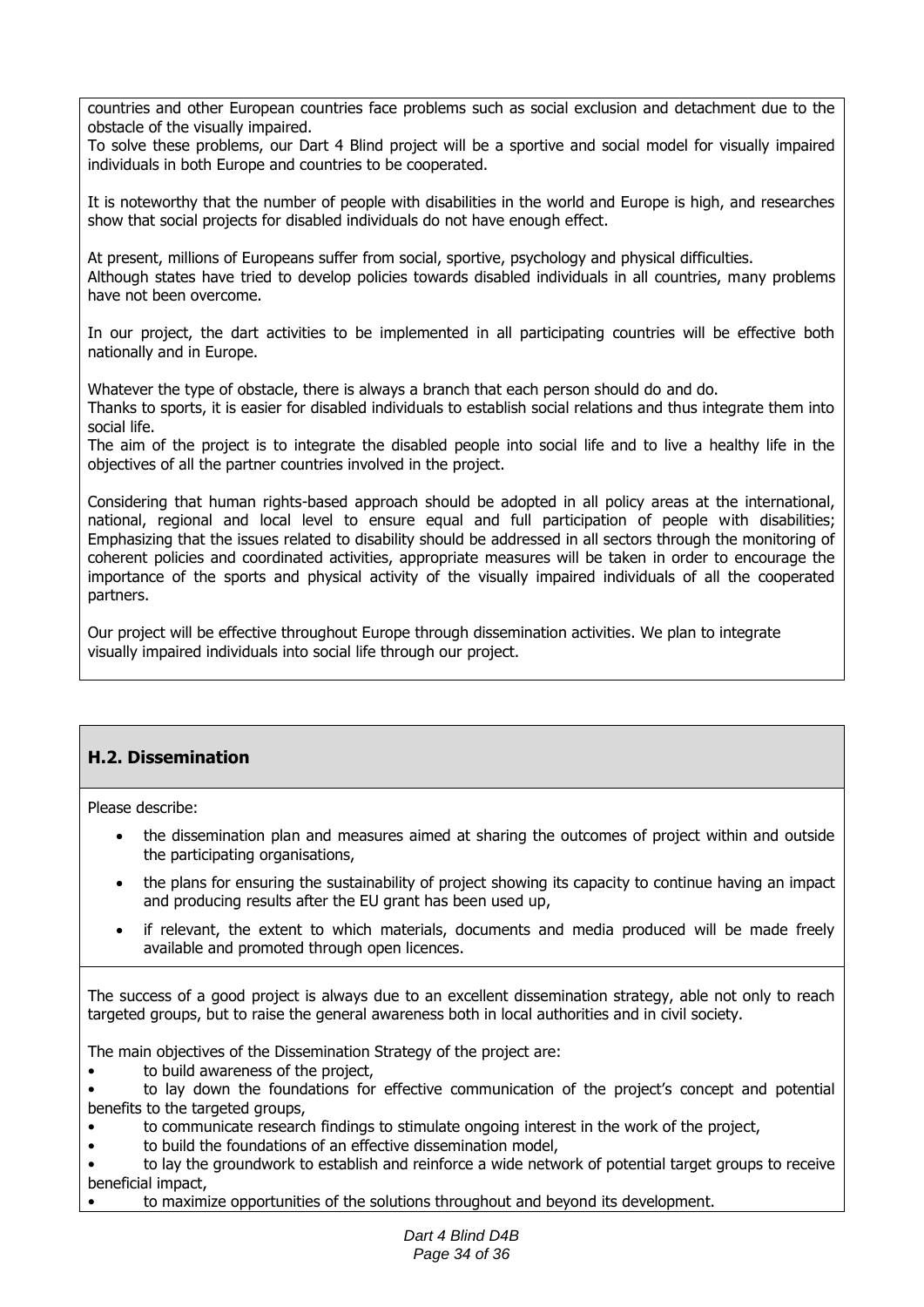For enhancing the proposed Dissemination Strategy, partners will use all possible channels like:

- Dissemination through info points and fairs
- Dissemination events and media campaigns
- Virtual dissemination
- Online TV broadcasting from events
- Newsletter
- Reports and publication in sport reviews
- Creation of a web portal
- Creation of an internal website

#### Dissemination and Awareness Activities

Dissemination of projects and activities and awareness campaign Blind, sports stakeholders, sports associations, local authorities, sports rooms, national and local media, national and local institutions, sports federations, the Federation of the Disabled, Blind Schools, Parents and the Project will be distributed in accordance with continuous and concrete events.

Sutcu Imam University will collect and present the e-mail lists of all the groups mentioned above and will be responsible for the dissemination of the project in order to ensure the awareness of the project through email campaigns. A list of target group members in a phone campaign to inform them about project activities and results through phone calls.

A brief description of the project, partnership and Project Web site link will be published in the Project section of Sutcu Imam University web site. Sutcu Imam's website will ensure that its traffic is intense and will spread successfully as it is visited by many educational institutions, educational institutions, NGOs, municipalities and other target groups at national and European level. Pictures from the project's activities (workshops, conferences, events, etc.) will also be uploaded into the project and web sites. All web sites related to the project will emphasize the contribution of the EU to the project.

Sutcu Imam University will publish all dissemination materials (newsletters, brochures, articles, brochures, flyers and posters) on the website, on the project website, in concrete events related to the project area. All published materials will highlight EU support in the existence and dissemination of the project.

Sutcu Imam University will publish a bulletin on the current status of the project in local, national and / or international newspapers, e-journals, national and European non-profit journals, sports magazines and technical journals. magazines etc.